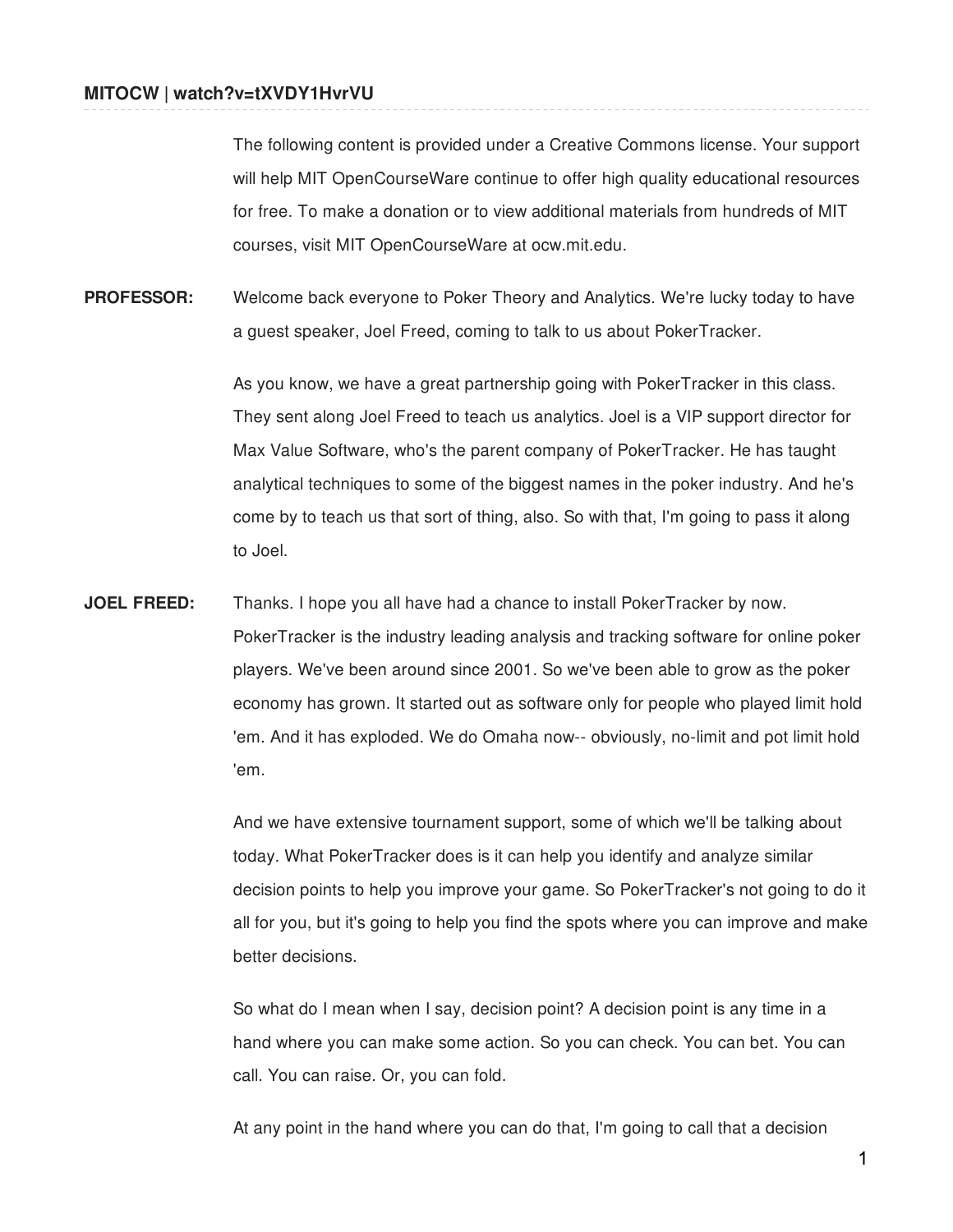point. And when you play poker, after you've played for a while, or if you've already played for a while, you'll realize you naturally remember similar decision points. If you're the short stack in a tournament, and it's folded to you and the small blind, you're going to be able to lump all of those kinds of decisions together so that, when you face that decision the next time around, you already have some kind of history to build on. And using PokerTracker to analyze the interesting decision points is really a very effective way to improve your game because, the next time you come to a similar decision, you will already have some memory of what you believed to be right last time you were doing something like this.

So what makes a decision point interesting? It's interesting when you aren't sure what the right answer is. And that may seem kind of obvious. But when the expectation of the outcomes is really close together, you're going to sit at the table, and you're going to agonize over it.

And that's where you see people on television, where they're sitting there for minutes, and they're going, ah, I don't know what to do. And those are the interesting decision points. And as you start out, you will find that you really don't know what you're doing a lot. All decision points are going to be interesting until you start to have some kind of heuristic, some kind of rubric for when to call, when to fold.

So here is a situation. We are in the big blind. It's 100/200 blinds. This is a tournament. In this tournament, it was a single table tournament. Let's say you bought in for \$10. \$50 goes to first place, \$30 goes to second place, and \$20 goes to third place.

So there's four players left here. You have a chip stack of 1,430 chips. And the cutoff here, this player, opened all in for 5,700 chips. The player on the button folded. And this player called for 2,980 chips. So these two guys are already all in. You have ace, queen of clubs. So you're ace, queen suited. And you have 1,430 chips back in this spot.

I want you to take a second. And I want you to think about this decision and,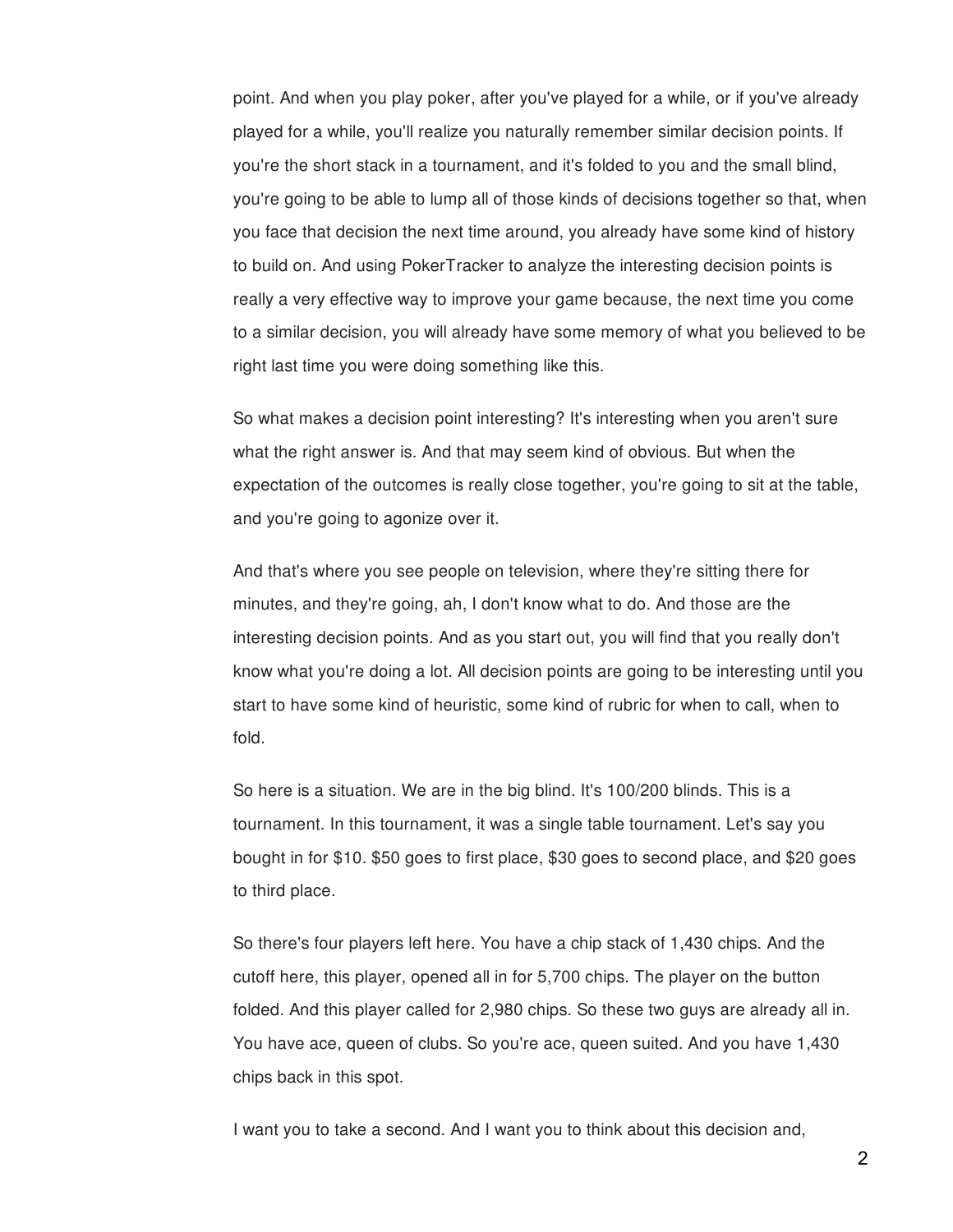whether in this spot, knowing nothing about these two players, you don't really know too much about them right now, we'll get into that a little bit later. But without knowing anything really about these guys, they're just your average players in the game, would you be calling or folding? I want you to think about that for a second.

So I'll point out another feature here. For those of you who are familiar with pot odds. Your odds here are 3.35 to 1 to call. If this was a cash game and if you had 23% equity against both of those hands, you could call profitably. Obviously, this is a tournament situation which affects things drastically right here.

So the total pot size is 4,810. We have 1,430 to call. So if you believe that this is a very easy decision, raise your hand. One, two-- we've got a few. Awesome. You guys are right.

If you think it's a call, I want you to raise your hand. One call. For the people think it's close, if you think it's a call, raise your hand. One, two. Got a few.

It's not even close. And it's fold. Let me talk a little bit about what's going on in this view. This is from our ICM quiz. PokerTracker has a feature that lets you practice in these end of tournament situations, which you can access through the Tools menu bar-- Tools, ICM, Quiz. And in this spot, what it's telling you is, if you push, based on an average player model for these two players, your equity in the tournament is 9.49% based on the expectation of this hand against these two players when they're all in, for average opponents.

That means that you could expect to make \$9.49 with the prize we've picked out. If you fold, however, you have an expectation of 18.67% And the reason for this is that it's reasonably likely that the player with 2,980 chips is going to go out. And once you do that, you are guaranteed third place.

So this is a clear fold. It's even, in fact, a clear fold if you have kings. And you can go further in the poker tracker ICM tool. If you click the Results link that's right here, it will bring up the full math, and I'm not going to go through the ICM math right now for you. I know you're going to go through that later in the course. But what you can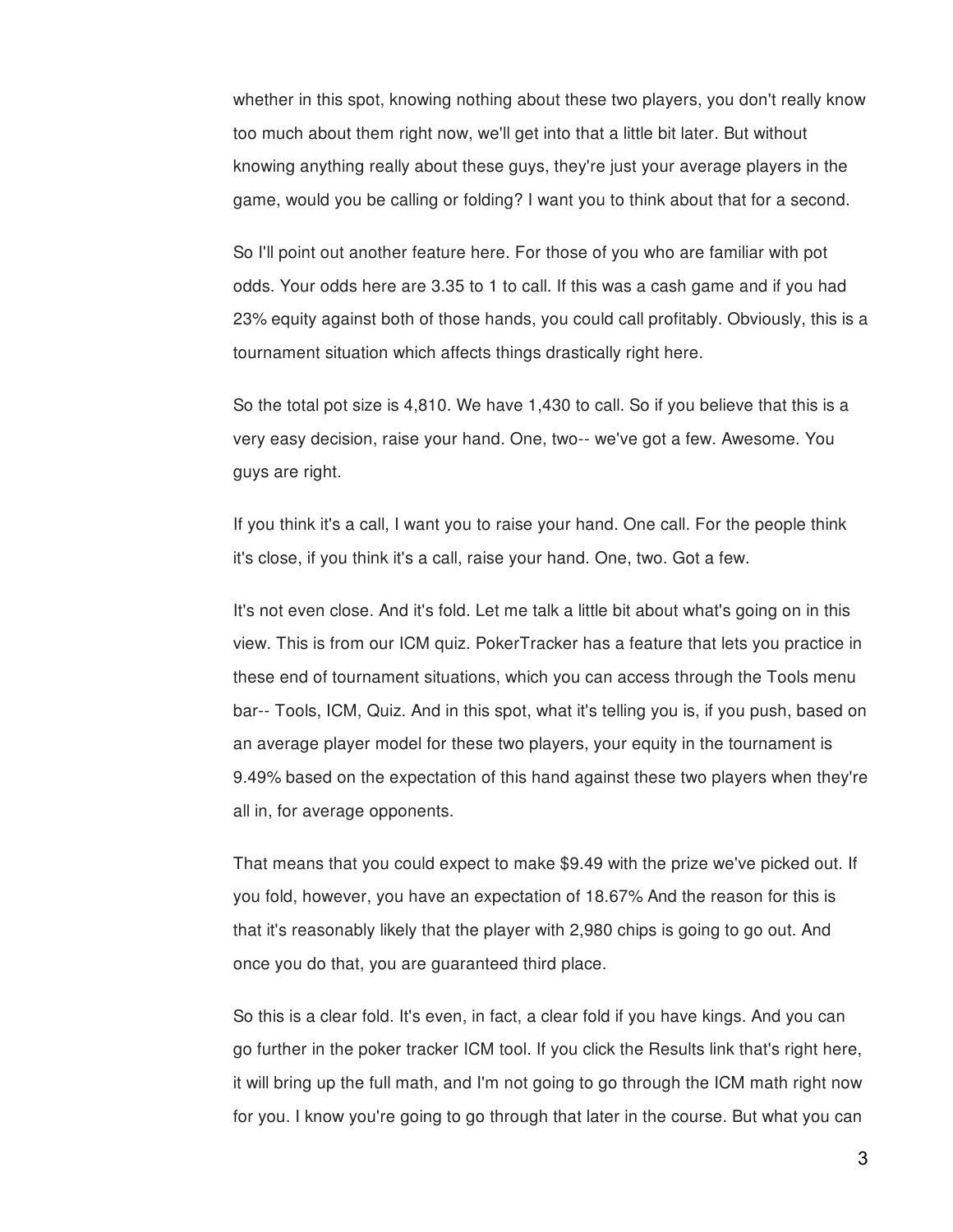do is you can change their ranges, right here, by clicking these buttons.

And so I've set them to 100% range. That means these players are playing any two cards. So even if you knew before the hand, they pushed all in blind, they didn't even look at their hands, they could have any two cards, either one of them, it's still a fold because fold equity still is close to 19%, and your push equity is 15%, even though you're going to win half of all hands against two random cards.

So before we talk a little bit more about how to use PokerTracker to analyze your game and see where you can improve, I wanted to talk a little bit about how you can use PokerTracker and not get better poker because there's some great and interesting stuff in PokerTracker that you can spend lots of time looking at that will not help you at all make a better decision.

So looking at graphs. People love looking at their results graphs. And here's a nice results graph. You started off at hand one. You had a nice run here. You went steady for a little while. You won a few big hands around hand 183,000. And then you end up about plus 860,000 Euros.

Since poker is a series of decision points, the question is, which decisions would you make differently based on this graph. And the answer is absolutely none of them. Knowing that you did this well in this spot is not going to help you make better decisions in the future. It may allow you to buy a house in the Boston area, but it will not help you actually play better poker.

Another way you will not get better at poker by using PokerTracker is by looking at hands, which we call walks. A walk is when you're in the big blind and everyone folds to you. You win the small blind, which is nice. But you didn't do anything.

There's no way in which you could make a better play in that hand. And I know a lot of heads up, sit and go players who play two player tournaments like to look at those kinds of spots and they want to know, how much am I winning there. And the answer is it doesn't matter because you can't change your play based on who folds to you.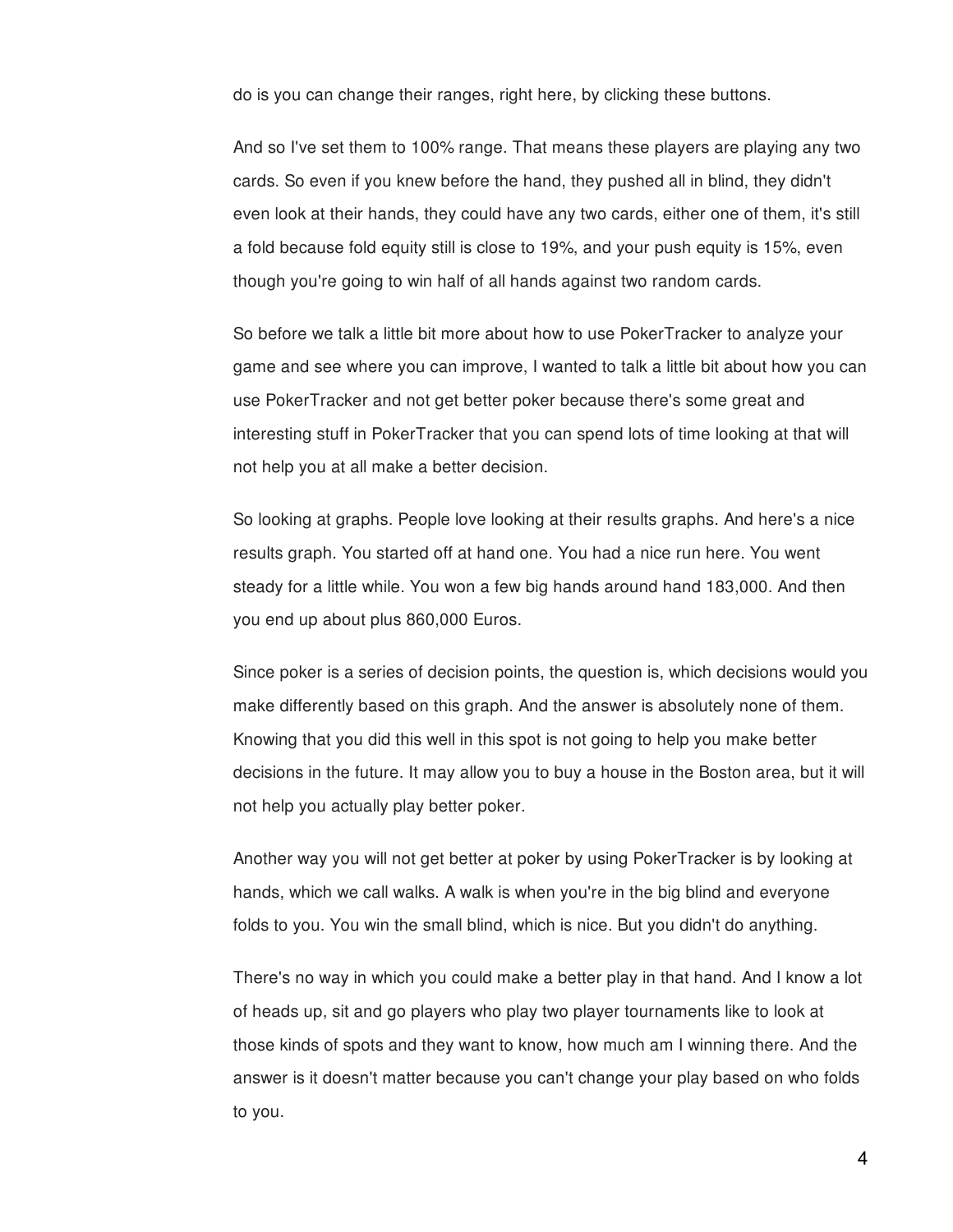Another thing that people want to do with PokerTracker that won't help them get better at poker is analyzing luck. We have several tools for luck in PokerTracker. This graph is from the cash game side. It is actually-- you'll notice the normal curve. This is actually normalized.

So what you're seeing here is each dot tells you how often you're hitting your draws relative to expectations. So this player is more than one standard deviation above the mean at flopping three of a kind when he holds a pocket pair, which we call flopping a set. And that's fantastic. He's probably making lots of money when he has these pocket pairs because making a set is a very powerful hand. However, he's not going to be able to change the way he plays by knowing that he's been lucky in the past because he may or may not continue to be lucky in the future.

I also have a friend who spent lots of time building lots of reports to see if he was getting dealt aces more regularly than average. And while it's great to be dealt aces more regularly than average-- and you will make lots more money if you get dealt aces more regularly than average-- knowing what happened last week will not help you the next time you're sitting at the poker table.

The last thing I'm going to say about PokerTracker-- and this is a little bit trickier- there are lots of statistics, and lots of numbers in PokerTracker. I think that we have easily over 1,000 different statistics you can look at, especially when you consider combinations of position. And if you add stack size, it's in the thousands for sure.

And the problem is, some are not relevant to the spot you're looking at. And some will lack a sufficient sample. So I'm going to use this hand to illustrate both of those points.

This is a cash game hand from a from real poker site from about four years ago. The player, hero, here was on the button and was dealt ace of spades, 10 of hearts. So he had ace, 10 off suit. Before the flop, villain16 made a raise. And hero called. The flop was two of spades , four of spades, three of diamonds. villain16 made a bet. And hero made a call.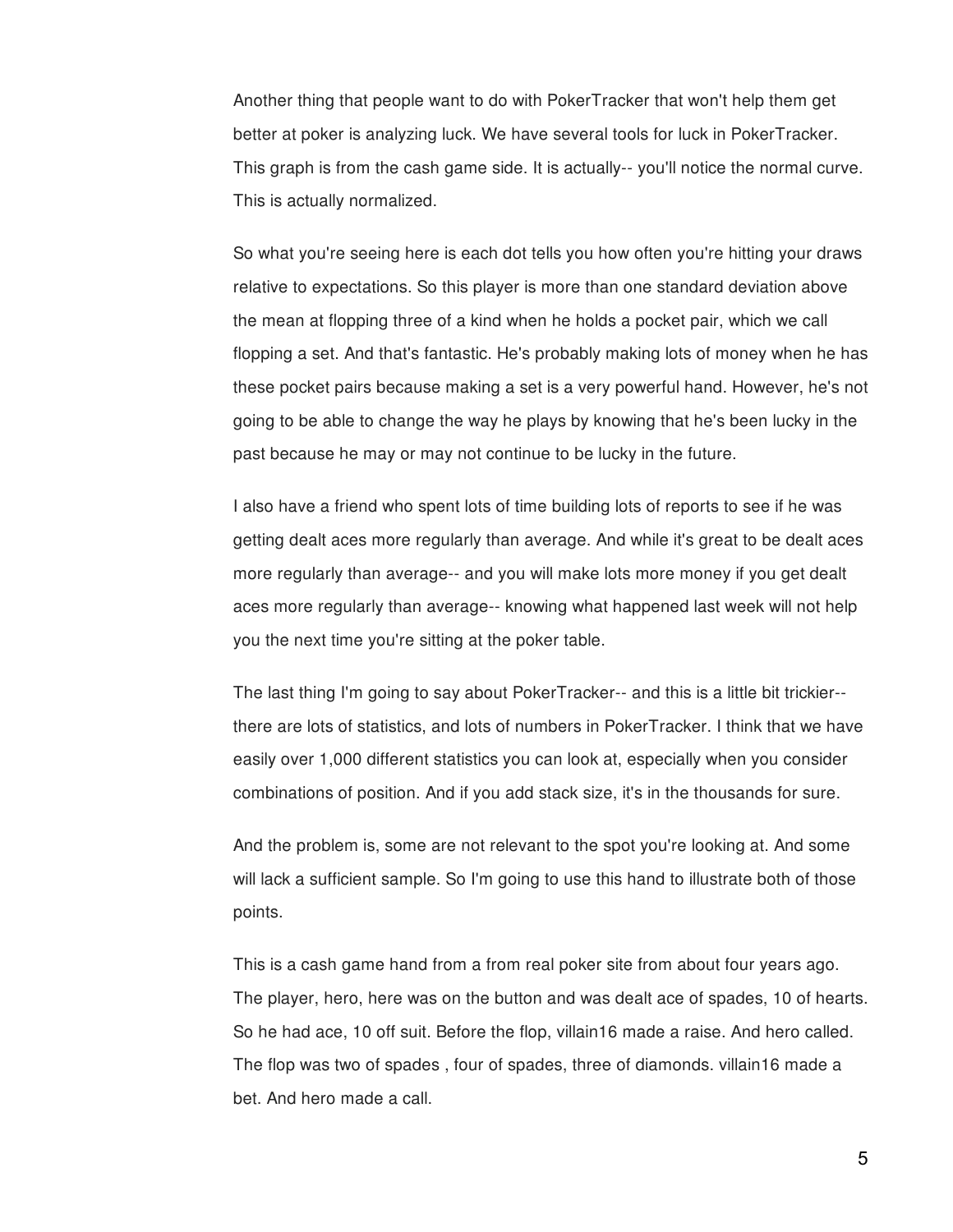I'm not going to go into whether or not that was a good play. There are reasons for it. There are reasons against it. But for the purposes of this hand, it's important to note that that happened.

On the turn, villain16 also bet, and hero also called. The turn was the 10 of diamonds and the river was the ace of hearts. So now, we have two pair-- top two pair in fact. And villain16 makes another bet. The bet was 1,550 British pounds. And the pot was 1,975 pounds.

So we're sitting here. We're getting 2.27 to 1 odds. So if we call and we're ahead 31% of the time or more, it's a good call. We can fold. Our stack is 3,350, so we could also make a raise to like 1,700, 1,800.

Now we have lots of stats here on the table. I'm not going to go through them all. This is our heads up display. So we're looking, right now, at the PokerTracker replayer.

The important ones to note for this purpose is this red number here-- this 97-- this is the number of hands of data we have on this player. So if you were sitting at a casino, you get about 30 hands an hour, so this would be the equivalent of about three hours of live play against somebody. Online, it's more like an hour and a half because online hands tend to come a bit faster.

So we've got some data. It's not a huge sample. VP is the VPIP number that was talked about last time. That's the percentage of hands he's playing.

So he's been playing about 2 out of 3 hands. So he's been in a lot of pots. So we know that about this guy. And PR is Preflop Raise. That's how often he's coming in for a raise, or raising at some point in the hand. And that's 45%. So 2/3 of the time- because 45 over 65 is 2/3, roughly-- he's making raises. So he's aggressive and he's playing lots of hands.

And here we're in this spot. We're facing a big bet on the river. So we've got his river stats. So if you click on the HUD, you're going to get this pop-up. There's a bunch of tabs here, Tools, Preflop, Flop, Turn, River.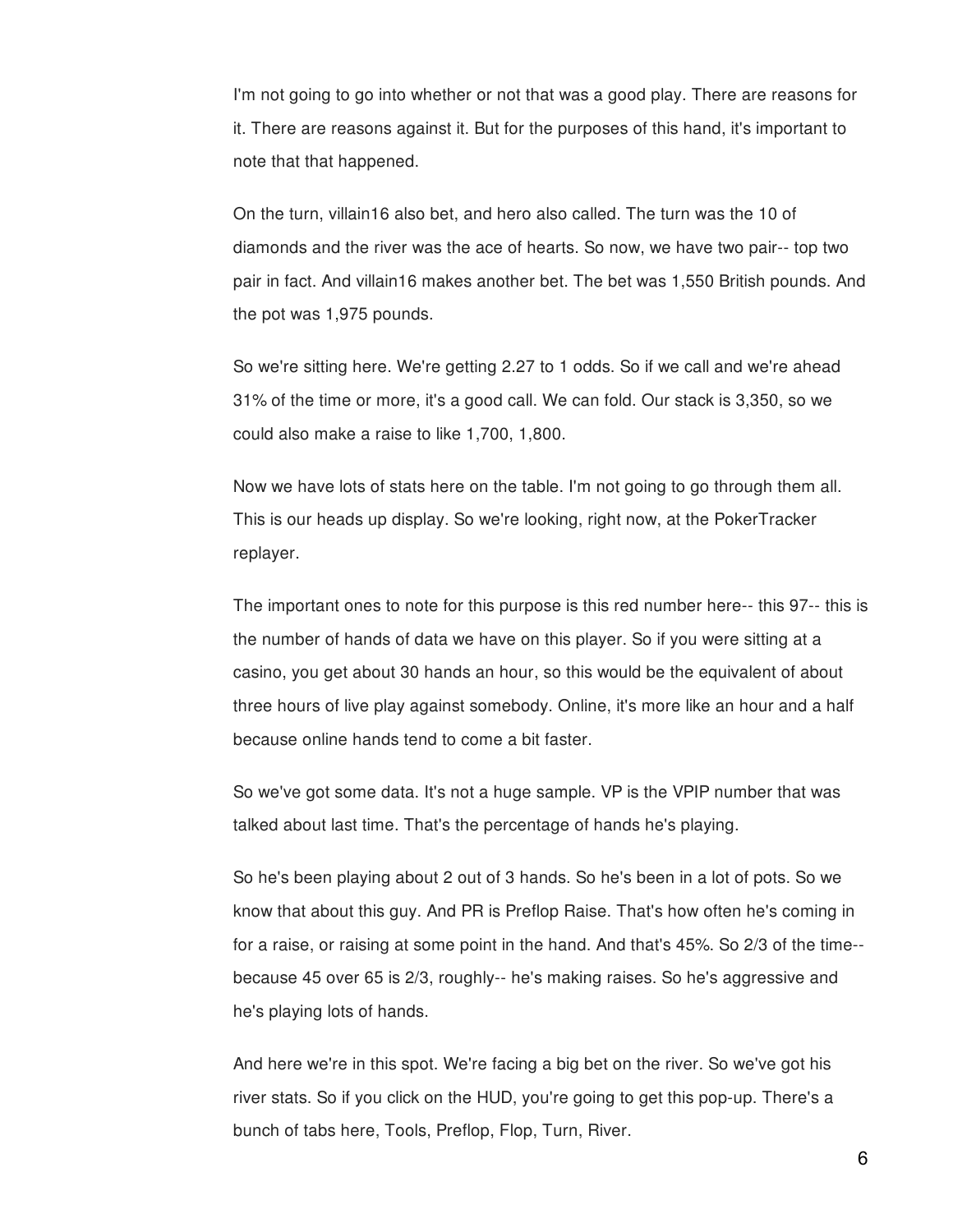Since this is a river spot, I've just got the River tab open. I didn't want to overwhelm you guys yet. And we can see his bet stats. So on the river, in our entire sample, he's had eight chances to bet the river. And he bet three of those chances.

And I'm going to tell you that that number is completely and totally irrelevant to this situation because we can also see this number for cbet. Now cbet is a poker term. Is called a continuation bet.

That means that a player has been aggressive the entire hand up till now. So a cbet on the flop, he was the last raiser preflop. He gets a chance to open the action on the flop and he does. That's a flop continuation.

A turn continuation bet-- he made a flop cbet, and he now has a chance to bet on the turn, he makes a turn bet. So that's a turn cbet. A river cbet is he makes a turn cbet. And now he has a chance to bet the river.

And we have never, not once, seen him get a chance to make a river cbet. So if we tried to use this 38% here, and we said, well, he only bets 38% of the river, so he must have a really big hand here, we would be basing it on wrong information because he could have gotten to the river in any way for these bets to count.

He could have been calling-- a calling down in position, and then it was checked to him, and that that would count. He could've been raising. He could've raised preflop, checked the flop, checked the turn. That would count. Any combination.

And his hand strength is going to be vastly different those times he is bet the entire way than those times where he's done other things. So since we have a sample of zero cbets here, these river stats are not actually that useful for analyzing this spot. You're much better off looking at the board and trying to figure out, based on his preflop numbers and his flop numbers, what kind of hand gets here.

I could talk about this hand a lot more, but that's our PowerPoint here. Now we've talked about ways that you can not get better at poker using PokerTracker. Let's get to the interesting stuff.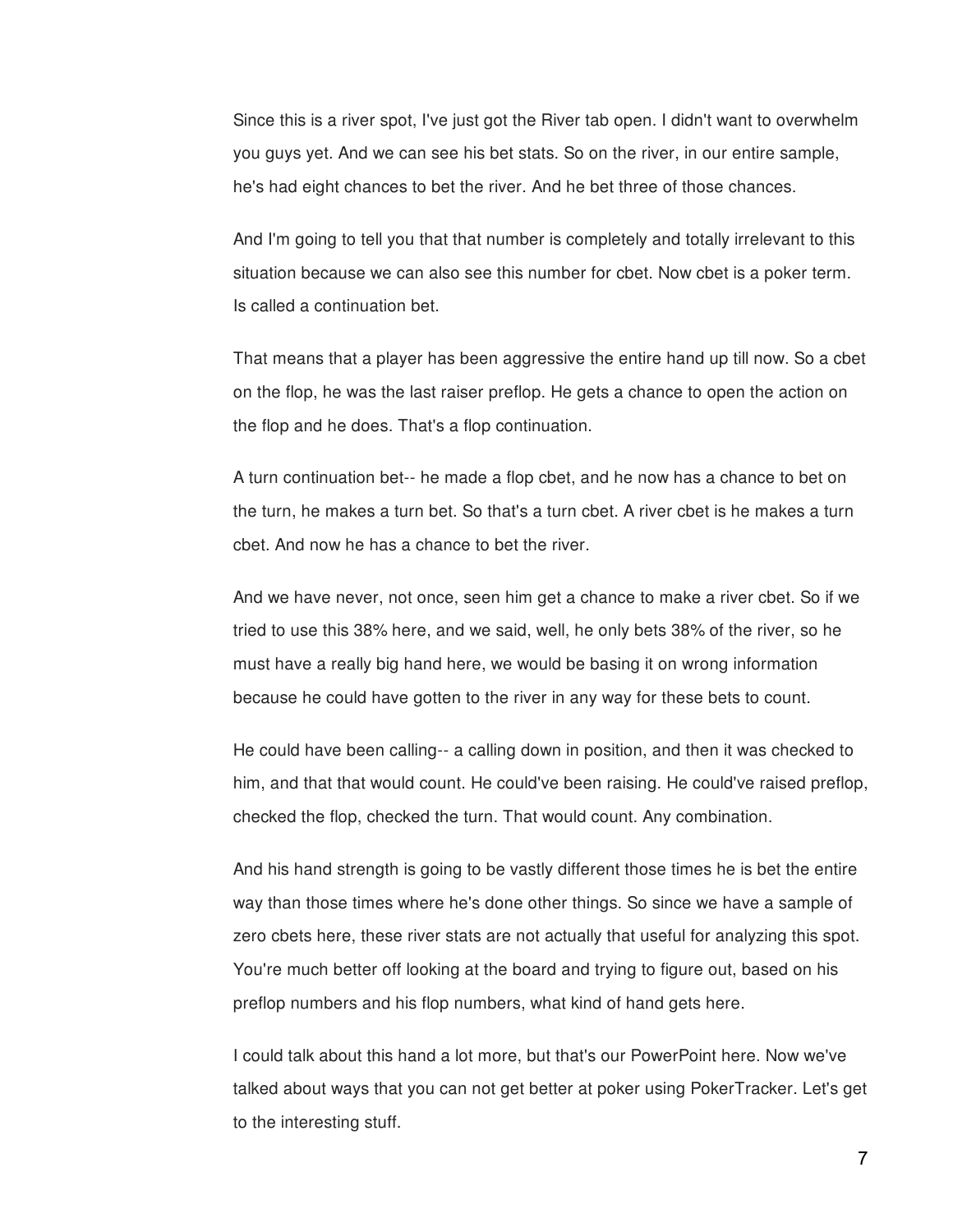How do you get better at poker using PokerTracker 4? And I'm going to say it's a five step process. Step one, use PokerTracker for reports and filters to look at very specific kinds of decision points. Find those times you find interesting. Find those times where you don't know the answer, and those are the ones we're going to look-- you should be looking at because those are ones that are going to help you get better at poker.

The next thing to do is create mental models of the players in a specific situation. So that means you should have an idea of what you think those players are doing here. Now even though they're looking at similar kinds of decision points, you're not always going to have similar kinds of players in those hands.

If you want to look at all times you were facing a river continuation bet, you're going to have sometimes you're against aggressive players and sometimes you're against passive players. You're going to have times where the river made a draw come in. You're going to have times where the river paired the board.

All these are slightly different. And not necessarily different enough-- you wouldn't want to lump them together for point 1, but enough that you need to definitely think about the players in this specific situation and try to get an idea what's this player doing right here. This is exactly what you would do at a live table when you're sitting across the table from somebody trying to figure out what is going through his mind right now.

Then you adjust that model that you've just built based on any relevant statistics that you do happen to have-- if you have notes on the player or anything else. If you know that this guy lost a big hand two hands ago, and he might be, what's called in the poker world, steaming. He is really mad. And he is just going to be way more aggressive right now, that's relevant information.

If you're sitting in a casino and you know that guy has just finished his fifth bear and he's slurring his words a little bit, that's relevant information. Anything that you can do to adjust the model that you've built to be more relevant, that's good.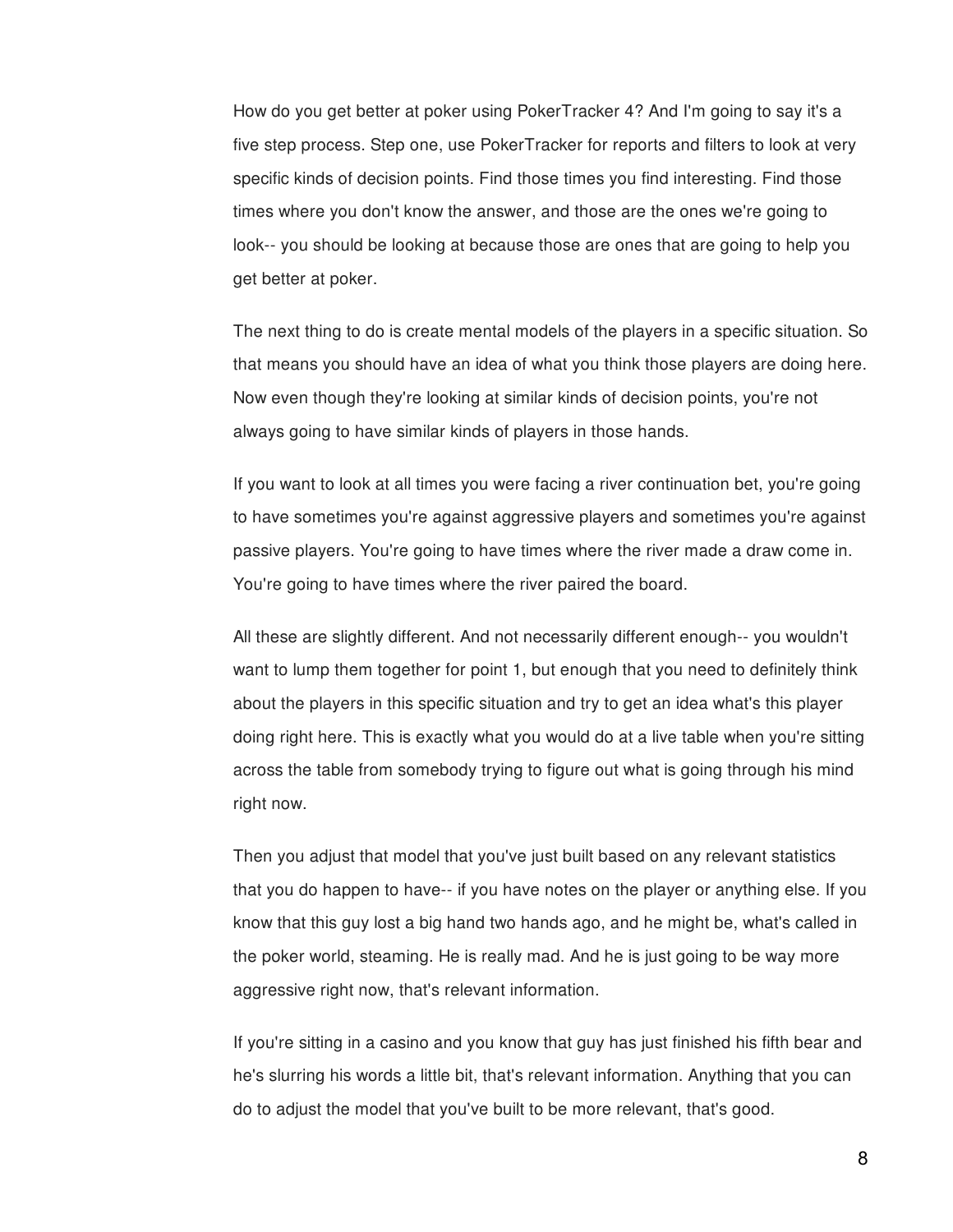Then you evaluate your different decision options. So if you're in a spot where, let's say, you can just either call or fold. You have to think about what kind of hand does he have. Will I win if I make a call here? If I fold, obviously, I'm out of the hand.

For tournaments, what chip stack will I have remaining? How does this affect everyone else's standings in the tournament? There's a lot of considerations for tournaments that affect, especially, your preflop decisions.

And then, once you've done all four of these things, go to step one and do it again. Continue to do this over and over again, every time you have an interesting kind of decision, and you will find that you are able to make better decisions because you understand the different decision points that you're facing. So let's talk about how to navigate PokerTracker 4 a little bit.

For those of you who have it installed and have your computer here, feel free to open up PokerTracker and follow along with me. So what I'm calling a report is any kind of way in which PokerTracker is showing you data. On the top left here, this community, which launches our community page, you can look at our forums. You can download custom stats, all sorts of other fun stuff.

Play Poker. This is where you go when you want to actually play. So for those of you who haven't actually done any importing in any of the tournaments yet, when you want to play, you go to Play Poker and you click the Gets Hands While Playing button.

And View Stats here,. This is where all of your information is going to be displayed. T is for tournament, which is going to be all you guys are interested in. And we have four options, Result, Statistics, My Reports, and Graphs. And I'm not going to talk about Graphs today at all just because there really isn't enough time.

So there's this left hand side bar here. And some people have liked closing it to make things bigger. And you should not forget that it is there. A lot of the navigation options are in that sidebar. And there is a huge amount of value in being able to change reports.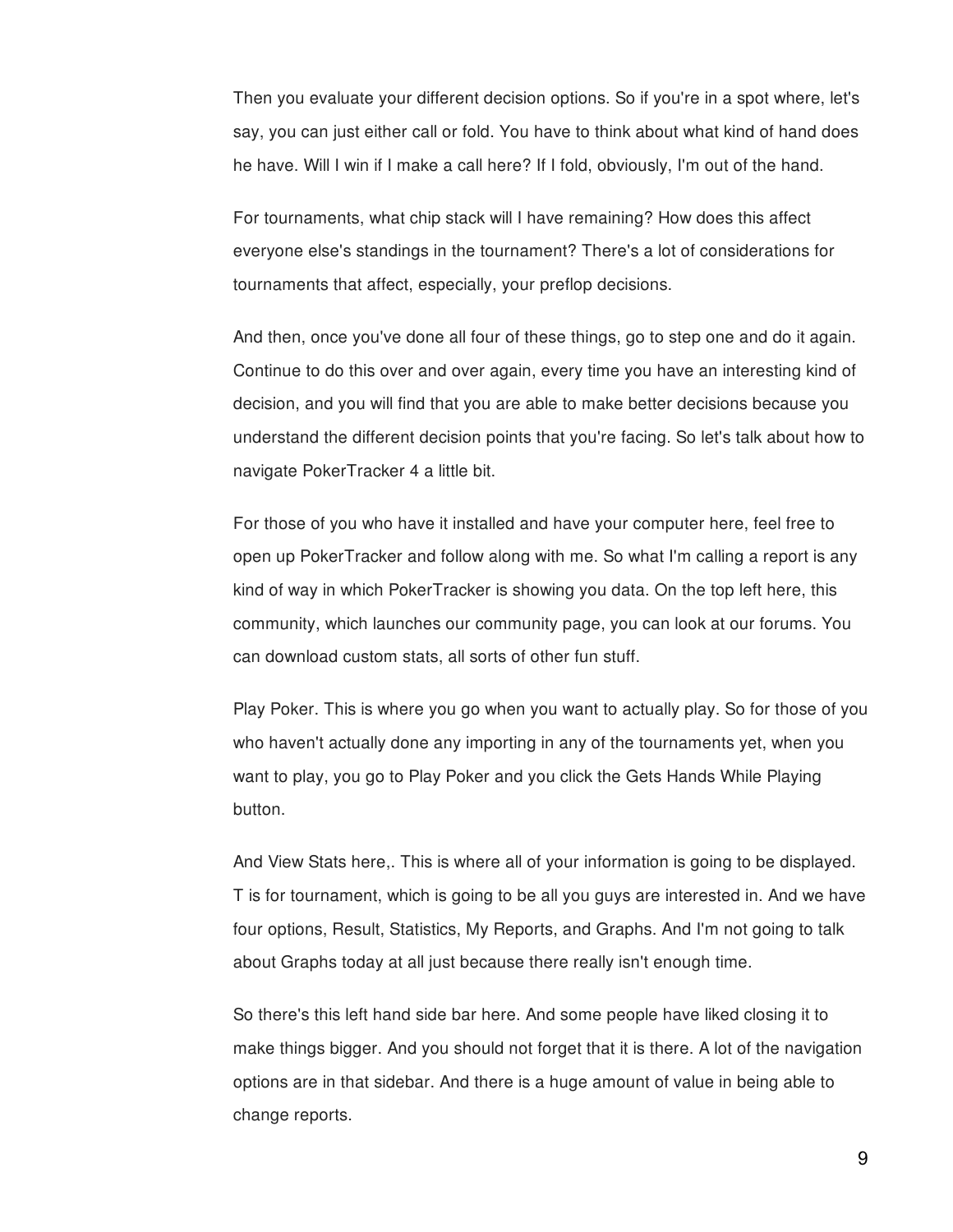So right now, we're looking at the overview report. It's got a nice graph. You can change different kinds of graphs. You can show your ROI, your ITM. ROI is Return On Investment. ITM is In The Money percentage.

You can show those on this graph, too. You can see your results-- how much you've won, how many tournaments you've played. And down here-- so this is a report. Right now, we're looking at the basic By Description report, which is showing you one row per description of tournament type.

For you guys, honestly, just looking at By Tournament is probably going to be OK. That will give you one row per individual tournament. You're not going to have so much data that it's going to be hard to group things together. And most of your tournaments are relatively similar.

If you choose Advanced rather than Basic, all it does is give you more stats. So you might want to spend some time looking at what these numbers mean in Basic before you flip to Advanced.

And it's also important to know-- so you can change any report from this drop down. And I'll talk about what the different ones are in a little bit. But the Overview Report has one really cool feature that is not obvious, and that is you can double click to get more detail. So if you want to know more about these 392 tournaments because those are the ones you're going to start playing tomorrow and those are the ones that are really interesting, then you double click. And now you see each one of those 392 tournaments, one tournament per row.

And you get to see how much you won in that tournament, how long it was, your finish position, all kinds of stuff. And it does say here on the side, double click a row for more details. And you can go back by choosing Back By Description or choosing Remove All filters and Return to Route.

If that's not enough, you can then double click the individual tournament and it will show you the hands, one hand at a time. So you're going to get a row for each hand as the tournament went through. It will show you most recent 100 by default. If the

10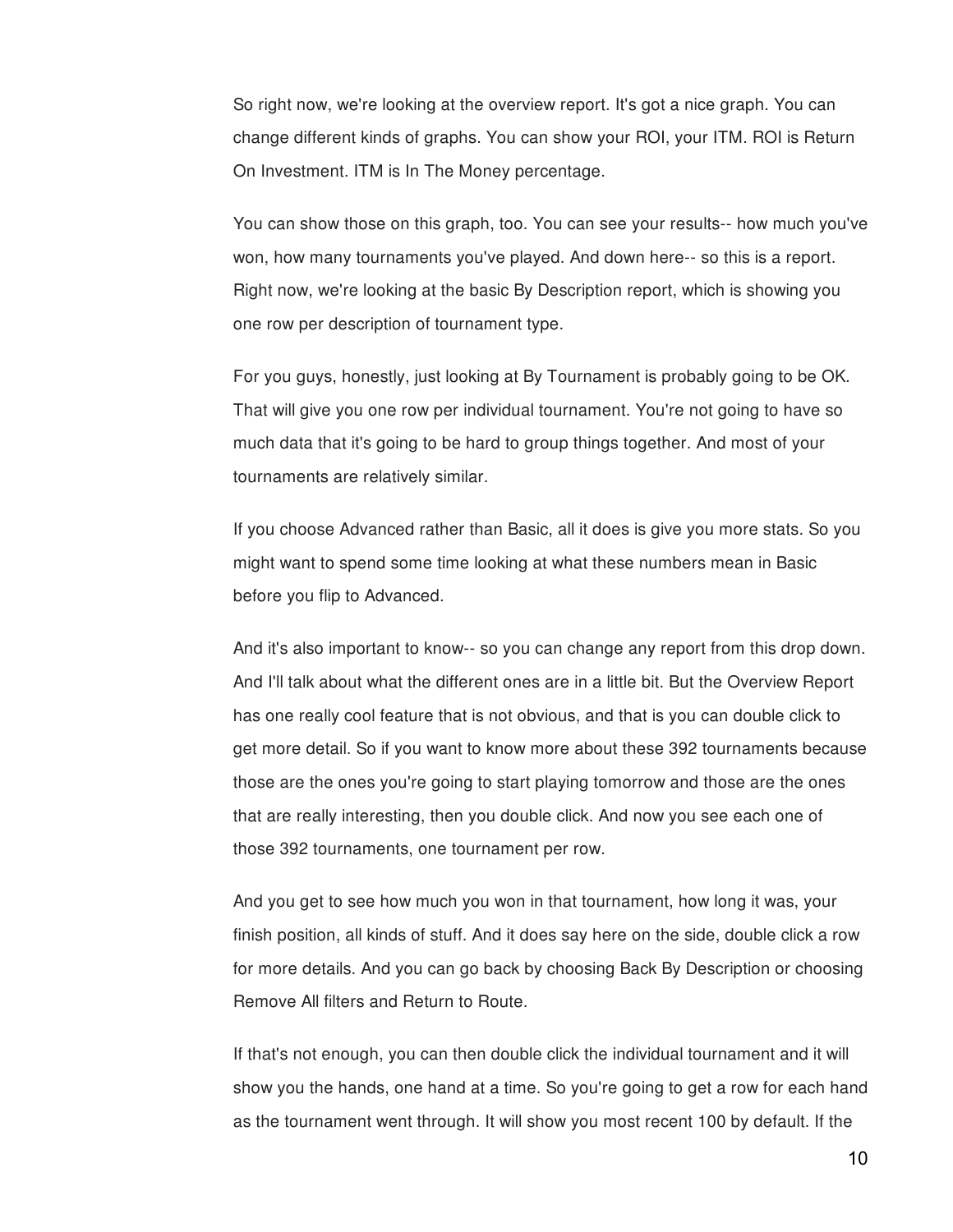tournament ran more than 100, you can feel free to change that. We just have that set so that it doesn't choke too hard if you have a 1,500 hand tournament or something.

You can also sort by clicking any of the column headers, just like any other reporting software. So you've got one row per line here. You can also right click, which has a lot of useful features.

It's a context menu. And you can use that to add or remove statistics from your report. So when you get into your VPIP and your PFR and those kinds of things, you might want to add or remove a bunch of different custom stats. So you can do that with Configure Report here.

But you can also replay-- this is how you'd replay hands. If you want to export videos and put them on YouTube directly, you could just right click, choose Export Video, put it on YouTube, post YouTube video on Facebook, and everyone can see your awesome play, which is always fun.

And if you want to look at multiples at a time, you can use Control or Shift-Click. So Control-Click will highlight one extra individual, and Shift-Click will highlight a range. If you click here, you hold shift, you click here, it'll highlight everything in between. And then you could say replay hand. You could say replay all hands and report. And it will load everything up in the replayer.

This would be the way, if you wanted to replay an entire tournament. You had such a great tournament, you really want to watch it again, right now, you can just replay all hands and report. And presto. You can just click Play and sit back. And the whole tournament will play through.

So another report on the statistics side that I wanted to highlight for you is summary. And the reason summary is interesting and useful is that summary allows you to do different kinds of grouping. In particular, for you, I think starting hands hold 'em, as shown here on the right, and position will be your most useful ones.

So what happens in starting hand hold 'em here, you have one row per hand type.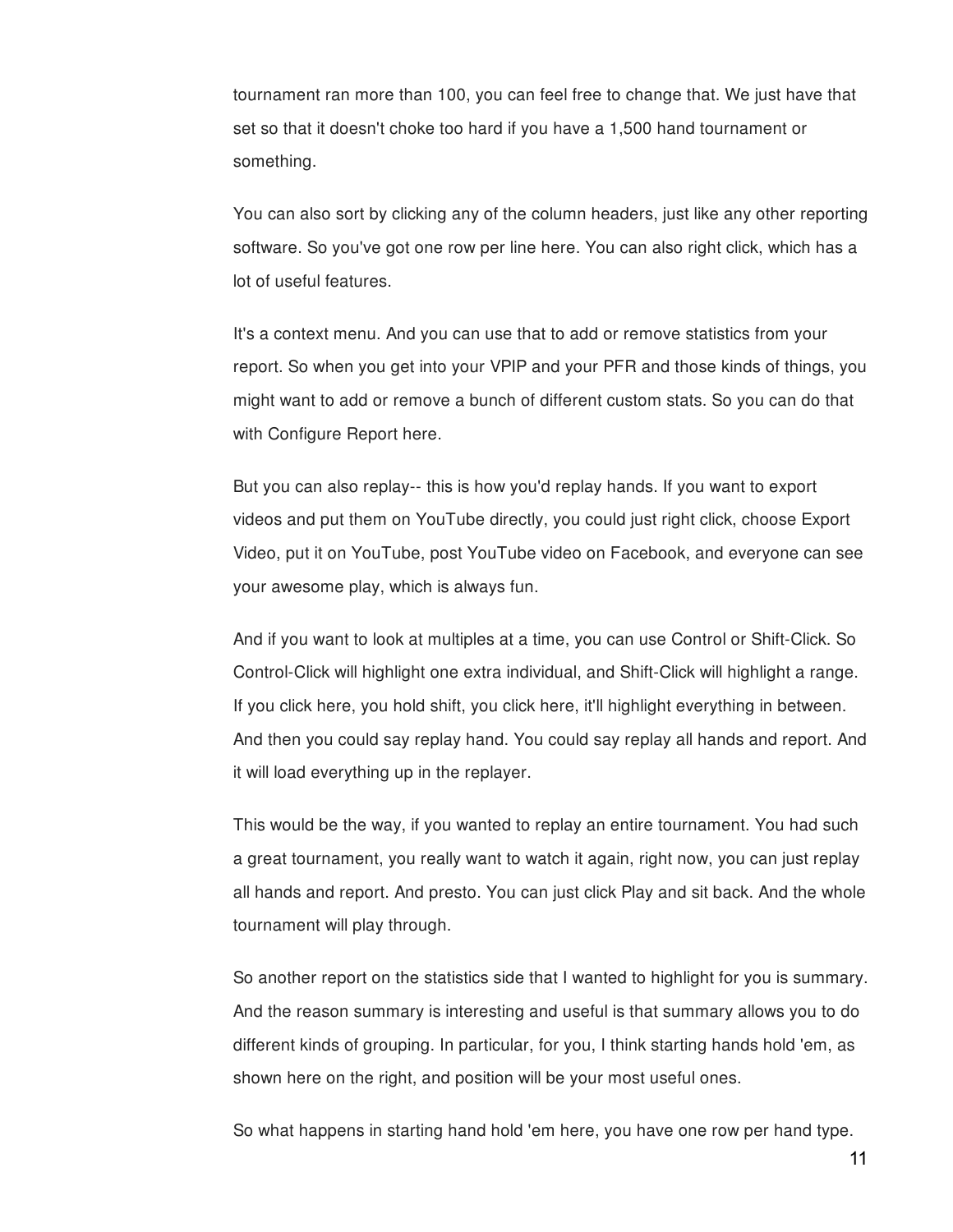So you can see here, we had aces 131 times. This is how many big blinds we won, adjusted for luck-- for all in equity. The VPIP is 100%.

Congratulations, if you did not know it, you will almost certainly, voluntarily put money in the pot 100% of the time when you get dealt aces. If this number is not 100% of the time, I recommend going back and rethinking your decision process, because aces is the best hand in Texas hold 'em, for certain. And nobody will say anything else about that.

You can see different rows for all the different types. And that is going to be the best way to see-- if you feel like I'm playing some of these suited connectors a little- maybe it's too much. Maybe I'm not sure. Am I playing jack, ten suited too much? Am I playing king, queen off suit too much?

If you're not sure, come here and you can start looking at the hands because whatever row you have here, the hands from that row will display in the bottom. And it works just like the other hand report. You can replay them. You can double click for more information on one. They're all right here.

And Position and Groups. I don't have an image of it, but it groups one row for position. And when I say position, I mean if you're in the big blind, if you're in the small blind, if you're on the button.

So if you feel like someone is beating up on my big blind. Man, I sit there, and every time I get my blinds raised, and I have to fold, and I hate it. Can I play back? Or am I doing it right, and it just feels wrong to me because sometimes your memory of the situation isn't really the truth. You can come in and load up the Position Report, and you'll be able to see exactly what's happening.

Another really awesome report is the Hold 'em Hand Range Visualizer. This is in Statistics as well. And it looks like a lot, but it's not actually as crazy as it looks. So first off, over here, we have various different statistics. So when you choose a statistic, you're getting information based on your values in this spot.

So let me talk about what three betting is. Three betting means someone has made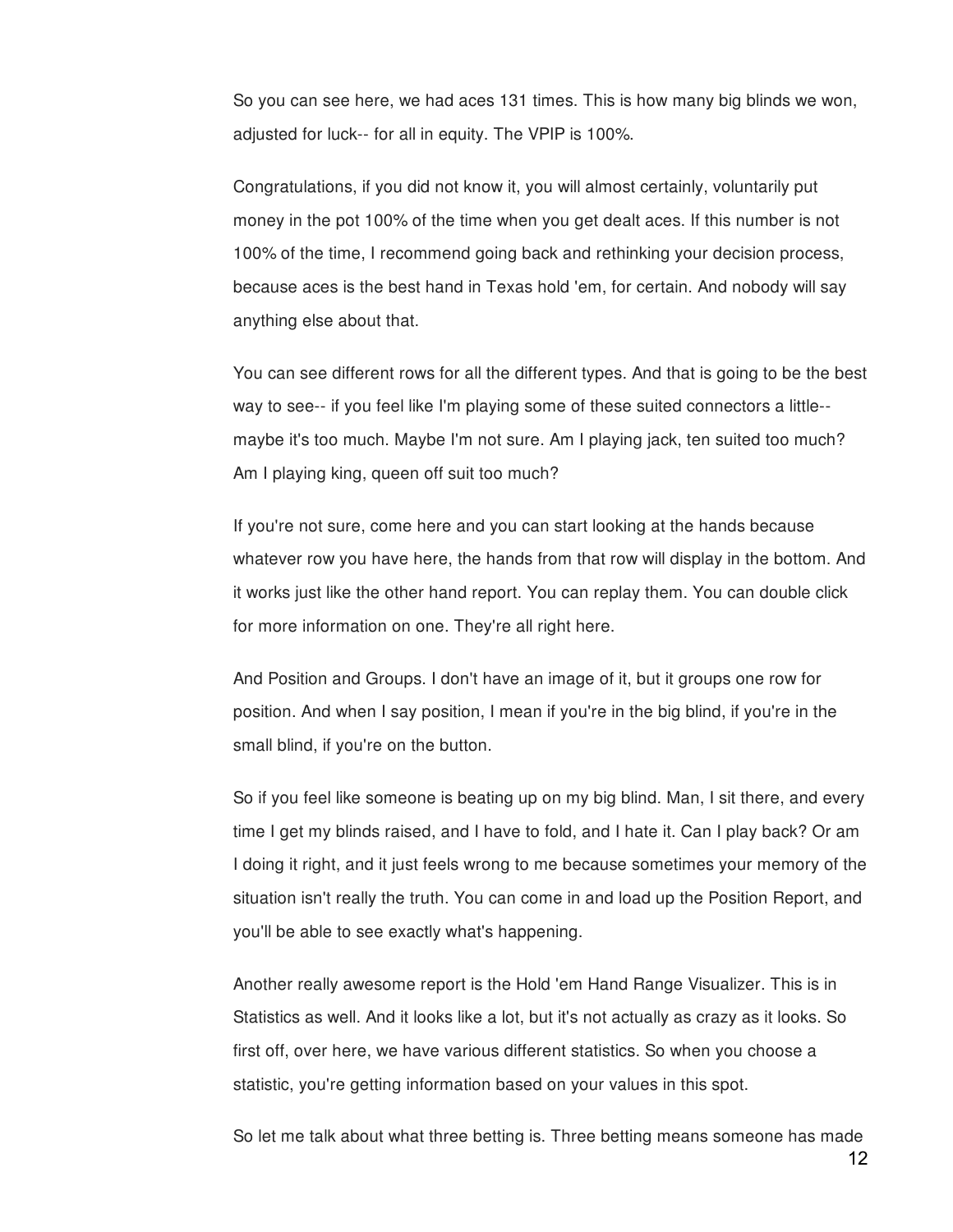a first raise. That's the two bet. And then you made the second raise. And we're talking about preflop only right now. So you made the three-bet.

So someone raised and you reraised. That's all we know about these hands right now. But we're looking at only those spots, right now, in this report. And you can look at all kinds of different spots. And this little wrench here lets you configure. If you want to put different stats here, you can do that, too.

Right now, we're looking at range. So here it says, Range and Value. So when I say range, I mean these are the hands that you have actually done this with. These numbers here are percentages. And each one tells you what percentage of all of the hands that I have made a three-bet with does this comprise.

Let's look at pocket 10s. This player made a reraise with pocket 10s-- of hands he made a reraise, 2.244% of those, he had pocket 10s. So you can think about this as, if I made this raise, and someone else was against me, what could they expect to see. About almost 4% of the time, they'd expect to see ace, queen offsuit. 4.28% of the time, they'd expect to see ace, king. 2 and 1/2% of the time, aces.

So this is what your actual range looks like. And in poker, we use range as the term for-- if you think of the domain as all hole cards-- so those are all hole cards you could be playing-- your heuristics, your mental processes at playing poker is the function that takes a hand from the domain and puts it in the range. So this is your range.

You can change this from Range to Value. And this is where it gets cool. This is the percentage that this player made a three bet, given that he had a chance to with each of these hands. And so you're going to notice something very different, right away.

We have a whole lot of the 100s here. This player has made a three bet 100% with ace king suited, ace queen suited, ace jack suited, ace 10, and ace nine suited. Every time he had those hands, and he had a chance to make a reraise, he did it. Every single time.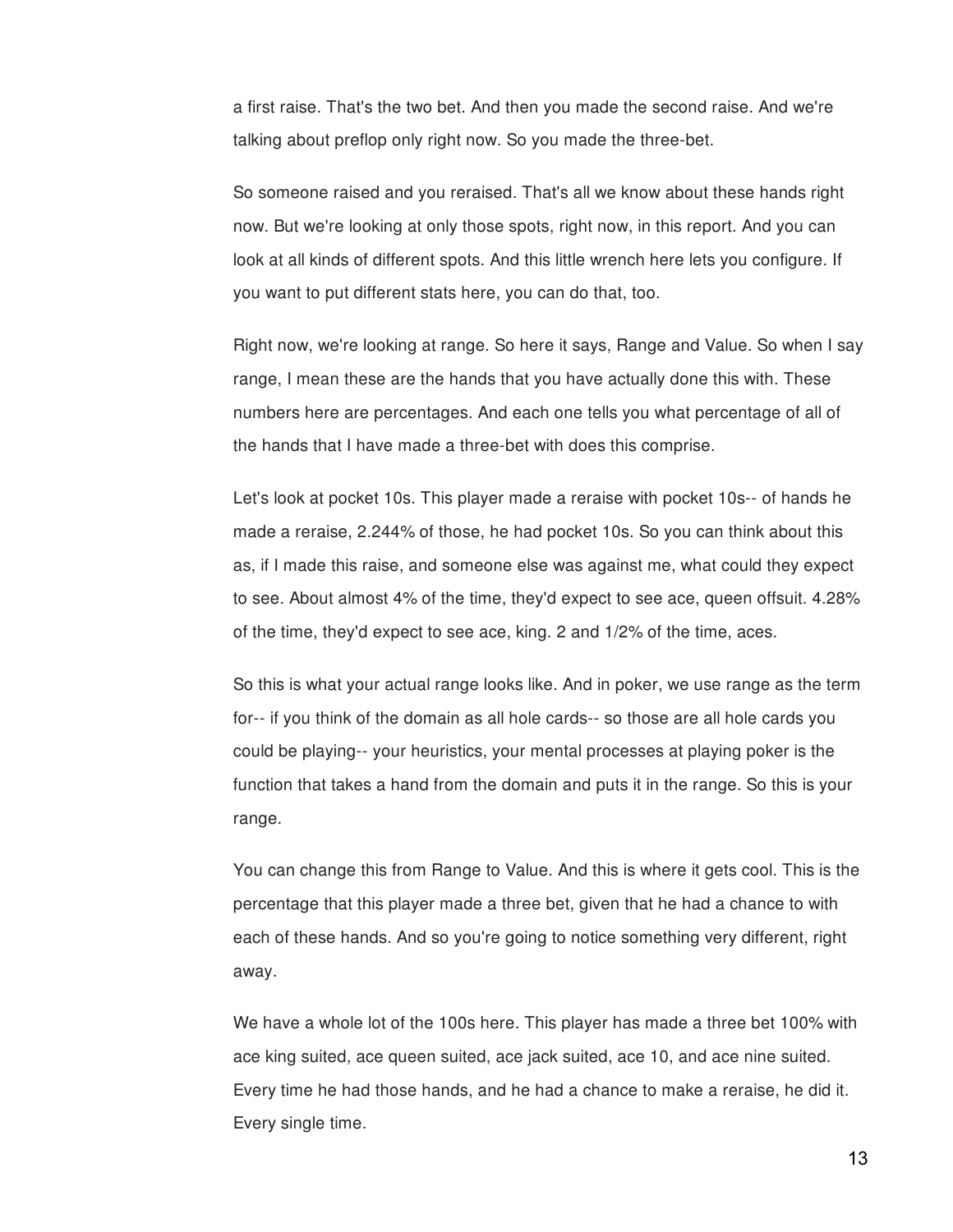But if you look at the actual percentages, they are not the same. 0.84, 0.931, 1.49. So you can tell also that he got dealt ace, jack suited in these kinds of spots a little bit more because he's still doing it 100% of the time.

So this report is fantastic for helping you figure out, first of all, what would an opponent be seeing me do. What am I looking like? And then, well, what am I actually doing when I get my hands in these spots?

If you think, you know what, I should never be making reraises with king, jack offsuit. And you come here, and you go, well, I've been doing it 75% of the time, you immediately know something that you can use next time you have king, jack offsuit in that situation to make a different play. That will let you change your poker. And again, you can pick any of our statistics from here. And you can look at them. Anything that shows percentage-wise will work in this report.

Another really important report for tournament play in particular is facing preflop action. So again, we're in Statistics section, and it's the Facing Preflop Action Report. What you're seeing here is one row per kind of situation that you could be in your very first action before the flop. You get dealt your cards, stuff happens before you. And now it's your first decision. Well, the question is, what happened until then.

If it's an unopened pot, that means everybody folded to you. So it's a similar kind of situation. So here, we can see we have 10,434 hands where this player was the first to be able to open the pot. You can see the winning percentage, you can see their VPIP and PFRs. So again, they're playing a little more than 70% of hands in that spot, raising 60%-- a little more.

But you can see one limper. Now a limper means someone just called the big blind. It's a technical term. It means there's one person who just called the big blind. And it's to them. We have 1,945 hands for that.

You can see how their VPIP changes. Suddenly, they're not putting in nearly as much money. Part of the reason for this is this sample is based on heads up play. So when you check in the big blind, it's not considered voluntarily putting money in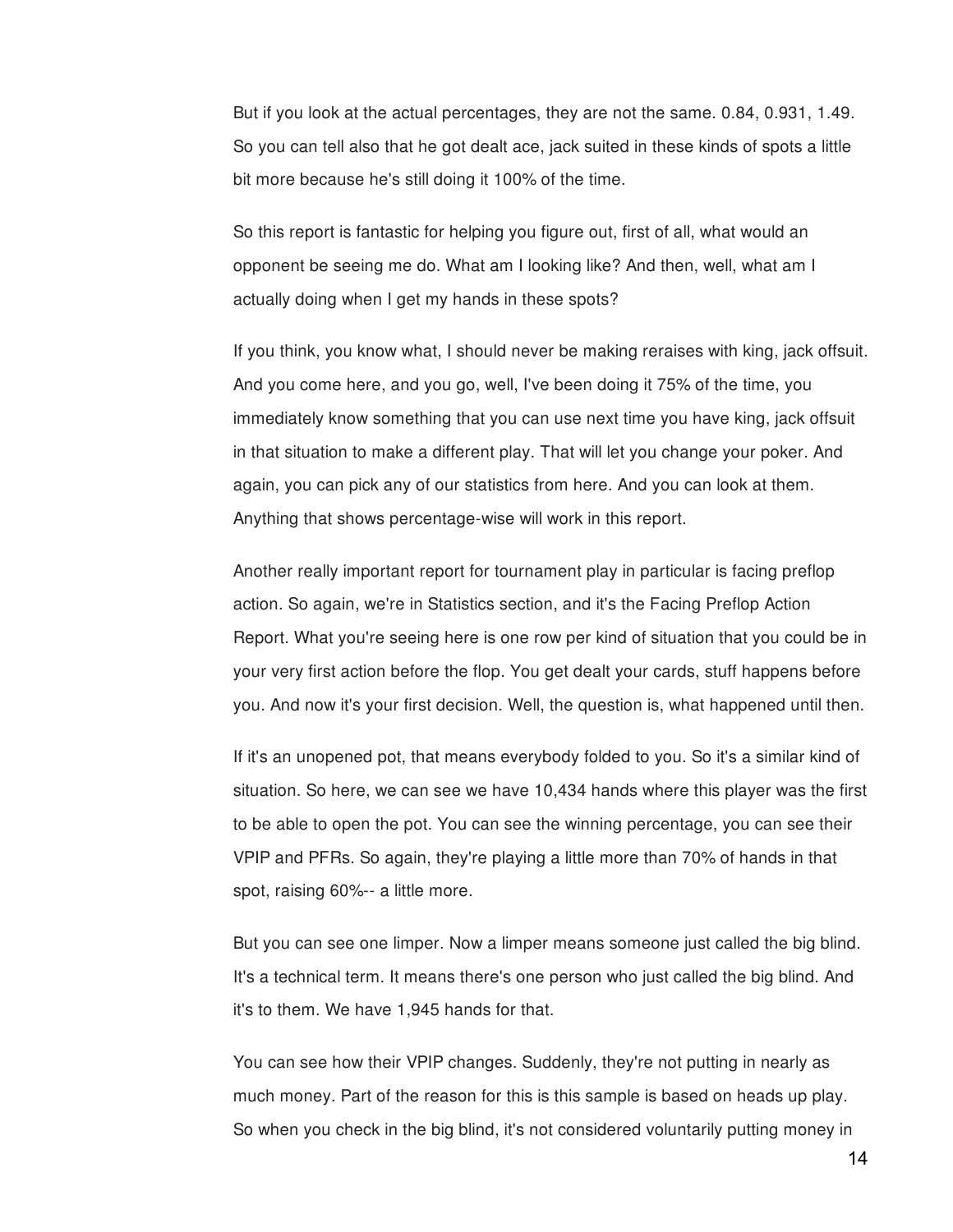because you haven't put any more money in.

And you can only VPIP before the flop. After the flop is a totally different animal. So VPIP preflop only. And that's a good thing to keep in mind. So that's why you see this kind of big drop.

But you can already see how, looking at this report, I can tell you something about this player's play. They check a lot when it's limped to them, and they're in the big blind, and its heads up play.

So you can use these and, of course, this works like the other reports. And all of your hands are down here. And so you can replay these hands. You can do other filtering in addition to this.

And it will help you figure out what your play is in different first situation spots. And tournament play-- this is going to be huge because, when you're facing an all in before you get a chance to act, your range is going to be very different, you're going to want to make different decisions than you will if everyone folds to you because you're able to steal the blinds a lot more liberally. And you're going to see, later in the course, how aggressive you can actually be as your chip stack gets small. So being able to look at these different kinds of spots will help you fine tune your game and look at what you've actually been doing in those situations.

So I've mentioned lots of reports. Do you need more than that? I'm glad you do because you can create custom reports in the My Reports section. In here, you can choose the type of report, how to group the report, and how to show exactly what you want to see. So any of our stats can be added to these reports. There's three kinds.

A player report starts out by looking at hands that you've played. You're looking at groups of hands. So a stat like VPIP looks at groups of hands because it's a how often you voluntarily put money in the pot over a sample of hands.

That's to contrast with a Hand Report, which is going to show you one row per hand. So if you wanted to make a report that was going to show you all hands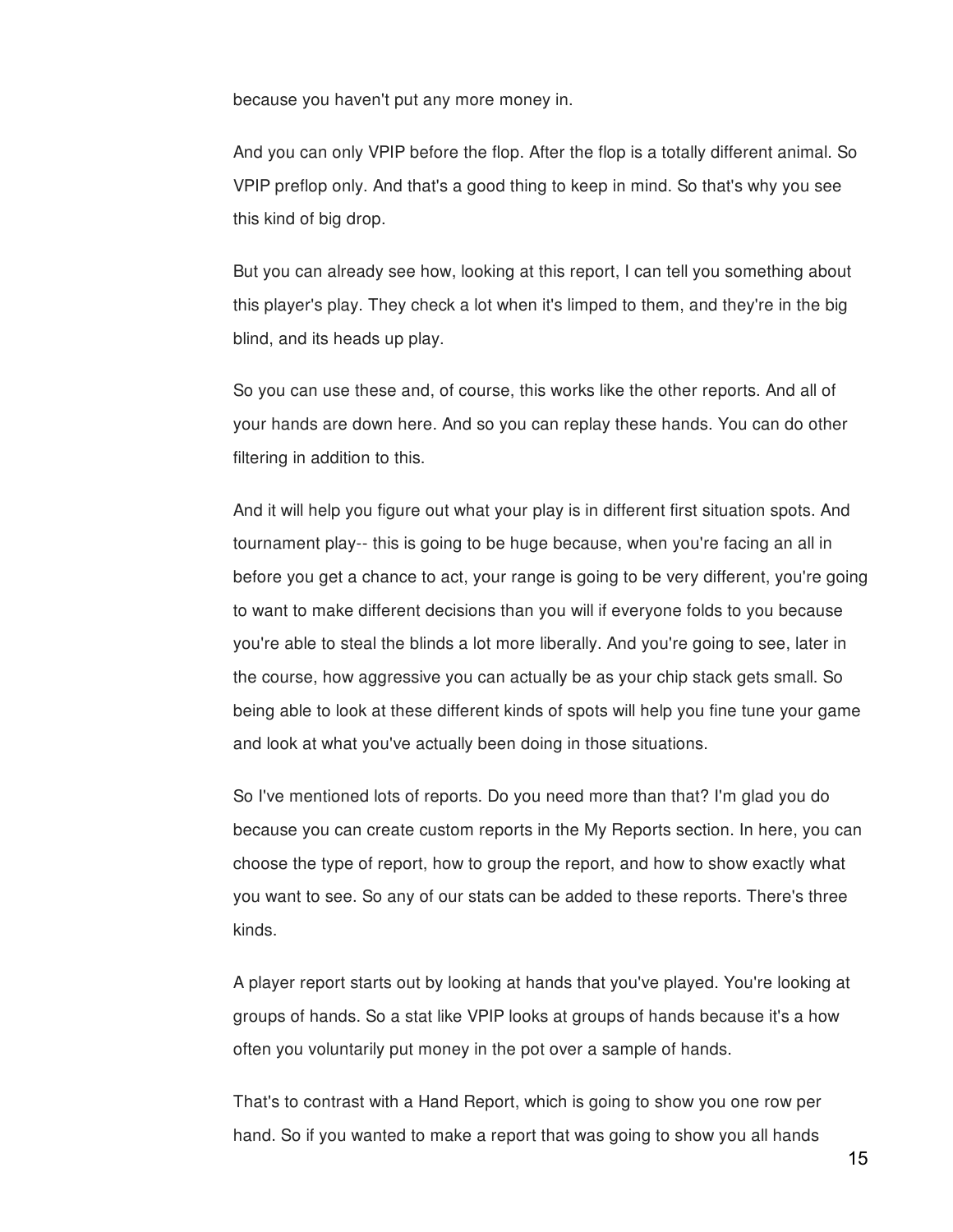where you faced a river continuation bet, you could do that as a hand report, and save it, and load that up really quickly next time.

An All Players Report, is like a Player Report, except it's not just for you, it's for everybody in your database. You're going to get one row per player. And you can put whatever stats you want on it there. For Player Report, we also have lots of different groupings, some of which you will not see anywhere else by default in PokerTracker.

And I want to specifically highlight preflop stack size for you guys because, as tournament players, this kind of custom report has a lot of value for you because preflop stack size is going to be the determining factor in a lot of situations in your tournament play. So let's see what that report looks like.

You get one row per different stacks. You get different ranges. These are in big blinds. They're not in m. You get a pretty nice nice range. And you can kind of approximate m by multiplying that by 2/3 because you're going to be dividing it by the small blind, too.

So you can see here, this player had the stack less than two big blinds 59 times. And this is how often they raised when it was folded to them. And you can see it's 47%. So you can see, in this spot, how someone's raising range is going to change based on their stack size. And you can see we have different samples for all the different stack sizes.

Based on the tournaments you guys are actually playing, you're going to be seeing numbers much more in this area, and a lot less in this area because you need to be really, really deep to be able to have 100 big blinds. And in the turbo tournament, it just really doesn't happen that much.

But, in addition to be able to just look at this, you can then come in here to this blue Filters link-- it will be blue for you until you've clicked it once. It's gray for me here. And then you can make individual filters, and you can save that with this report. So you could come in here, and you could take this report, and filter for times you're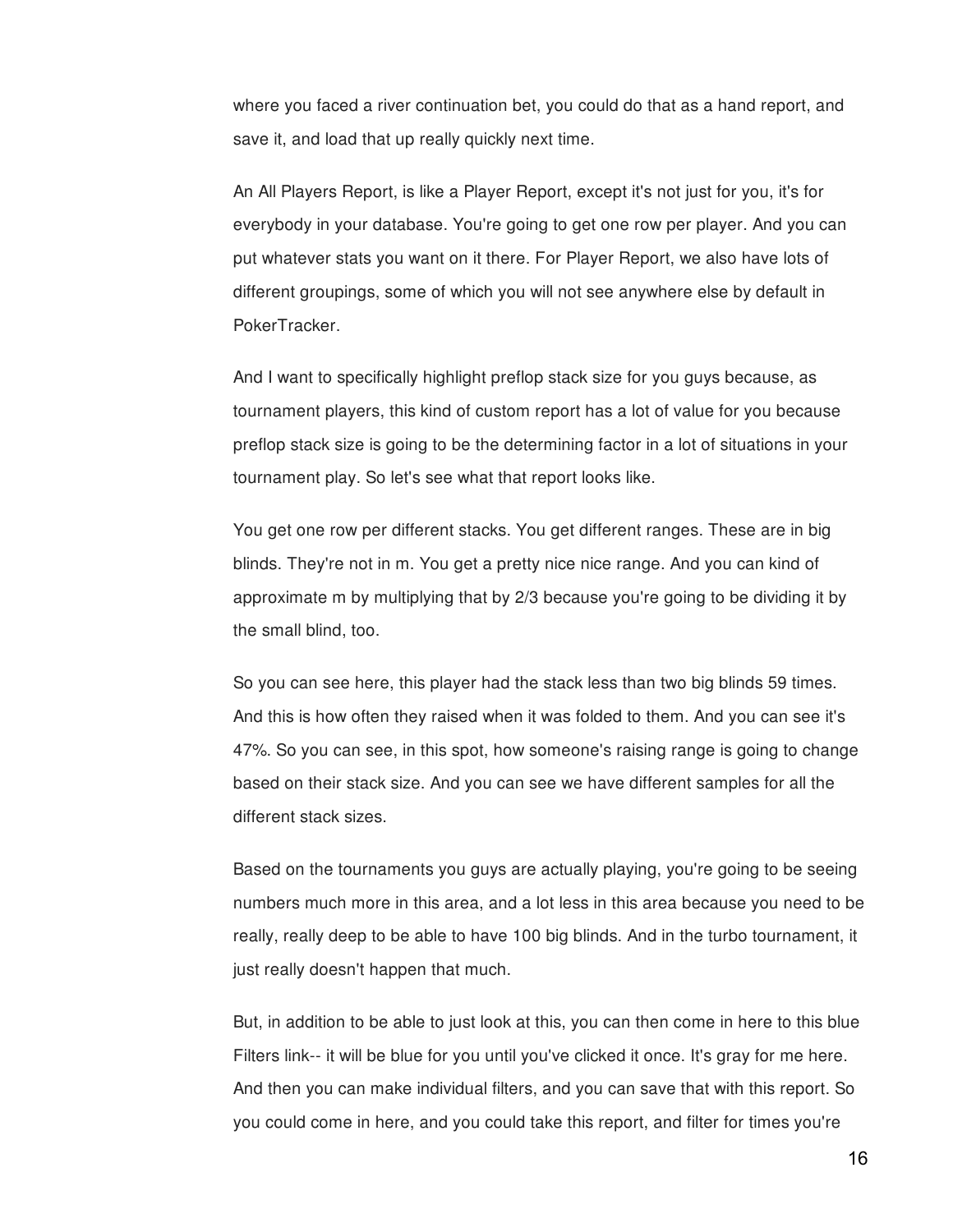facing an all in. And you would then see times you were facing an all in by stack size, and see what your stats are.

And you could save that. And it would show up in this dropdown. And you could look at it later. And you wouldn't need to redo everything. And it will be really helpful for analyzing your own play.

So I've talked a lot about filtering-- how do you do that. This button here, More Filters, is the gateway to all of the filtering everywhere. And other than the doing specific stuff for custom reports, this is the place where you're going to go if you want see specific subsets of your data.

So when you click it, you're going to get this window. There are five sections over here, Game Details, Hand Details, Hand Values, Board Texture, and Actions and Opportunities. And each one of these has different kinds of filters.

And we tried to break it down as intuitively as possible. So Game Details is all stuff for how to filter out the game level. What day did I play it on; what currency was it in; what was the speed; was it a turbo; was it as a hyper turbo; was it a super turbo; what was the buy in; what was its description; what was the table size; were there six players at a table-- 10 players at the table.

You can also filter for the specific blind levels. So if you wanted to look at a hand at the 100/200 blind levels, that would be there. You navigate this by-- you choose your section on the left hand side. Anytime you see the greater than symbol, you can click.

So any of these options here, you can click. And you'll get the individual filters you can turn on and off. And I'll show you a few of those later. When you go down, you can click up here, where it says cancel, right now. It will change up to the previous section. And when you turn everything you want on, you click add to filters. And then it adds them all together.

Here's Hand Details. Hand Details is filters about the whole hand altogether. So what was the maximum preflop raise that occurred? Was there a three bet at all? If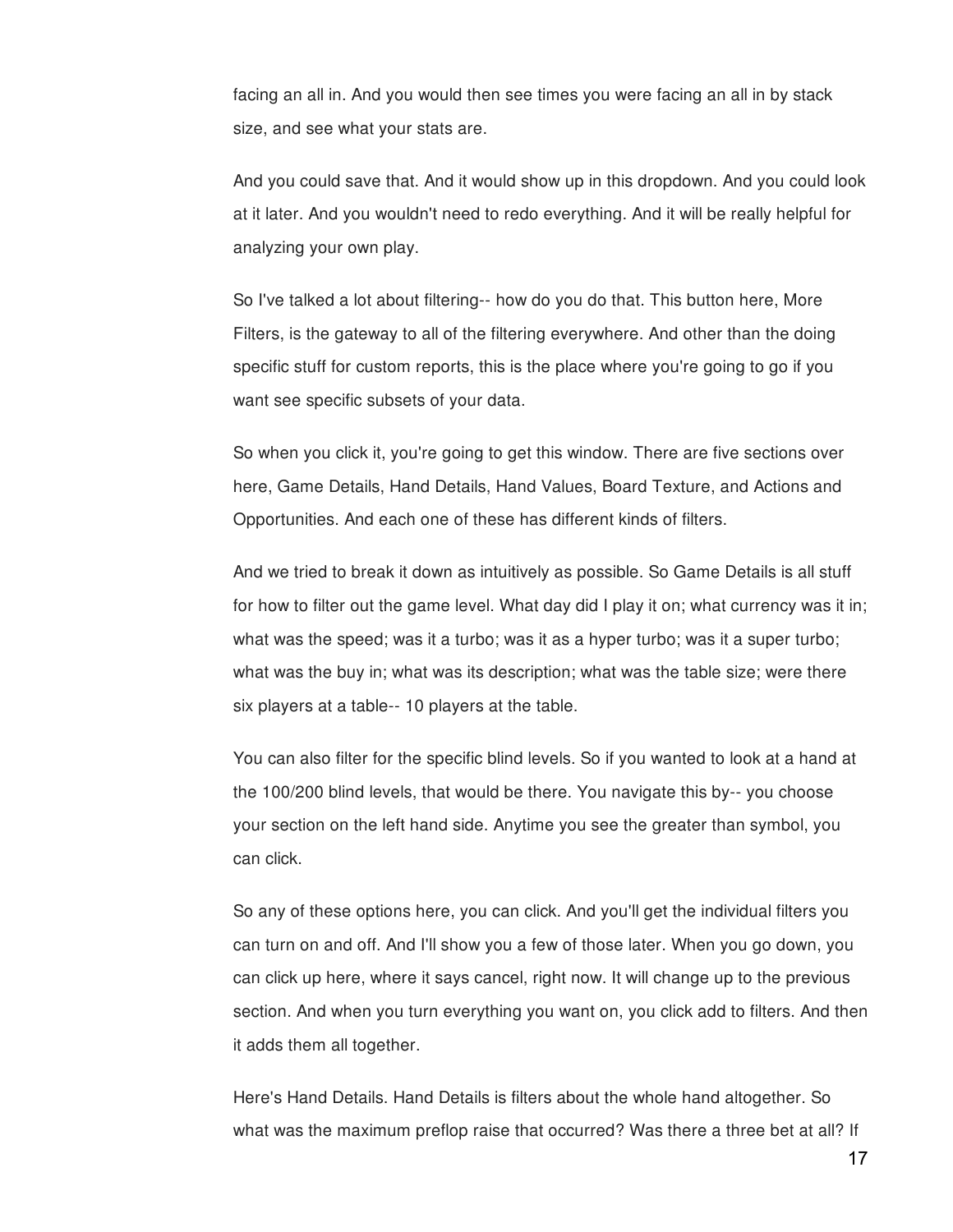you want all hands where someone made a three bet, you'd come here, which can be great if you want to look at times when you made a raise and someone made a reraise, but you don't really care who. You just want to look at all three-bet hands. You can come in here.

If you want to look at hands where there was limping, you can turn that on. If you want to look at hands by pot size or stack depth-- so you want to look at hands where you had a certain m. You can come in there.

How many players were at the table. If you want to look bubble hands, you'd look there. What was the position of different players? Who made the first raise? Where was I sitting? All that's in player position.

This is mostly for custom reports and notes. If you made tags on the hand, you can tag hands in the right-click menu. You can do that there.

How much you won or lost in the hand; how much you contributed to the pot; did the hand go to showdown. There's tons of options. Hand Values is another way you're going to want to look at hands. And that is your hole cards, your hand strength, and your draw strength. So let's go through those.

This is what the hole card filtering looks like. You've got the chart of all the different hole card options. So there are several ways you could do it. If you want, you can just click on individual hole cards. So if you just wanted to pick, say, pocket 10s, you click right there, add to filter, you're done. You only see data from pocket 10s.

If you wanted to see the top 15% of hands, you can come down to this slider, and you can slide it over to 15%. My top 15% of hands and your top 15% of hands may be different. That's why we have this Model option.

So we're using, by default, this Glanksky-Carlson model, which was invented by them in response to a very specific math problem, which I think you guys will talk about later in the course. We use that as the default model to rank hands.

But if you don't like that, you can actually go in, and you make your own custom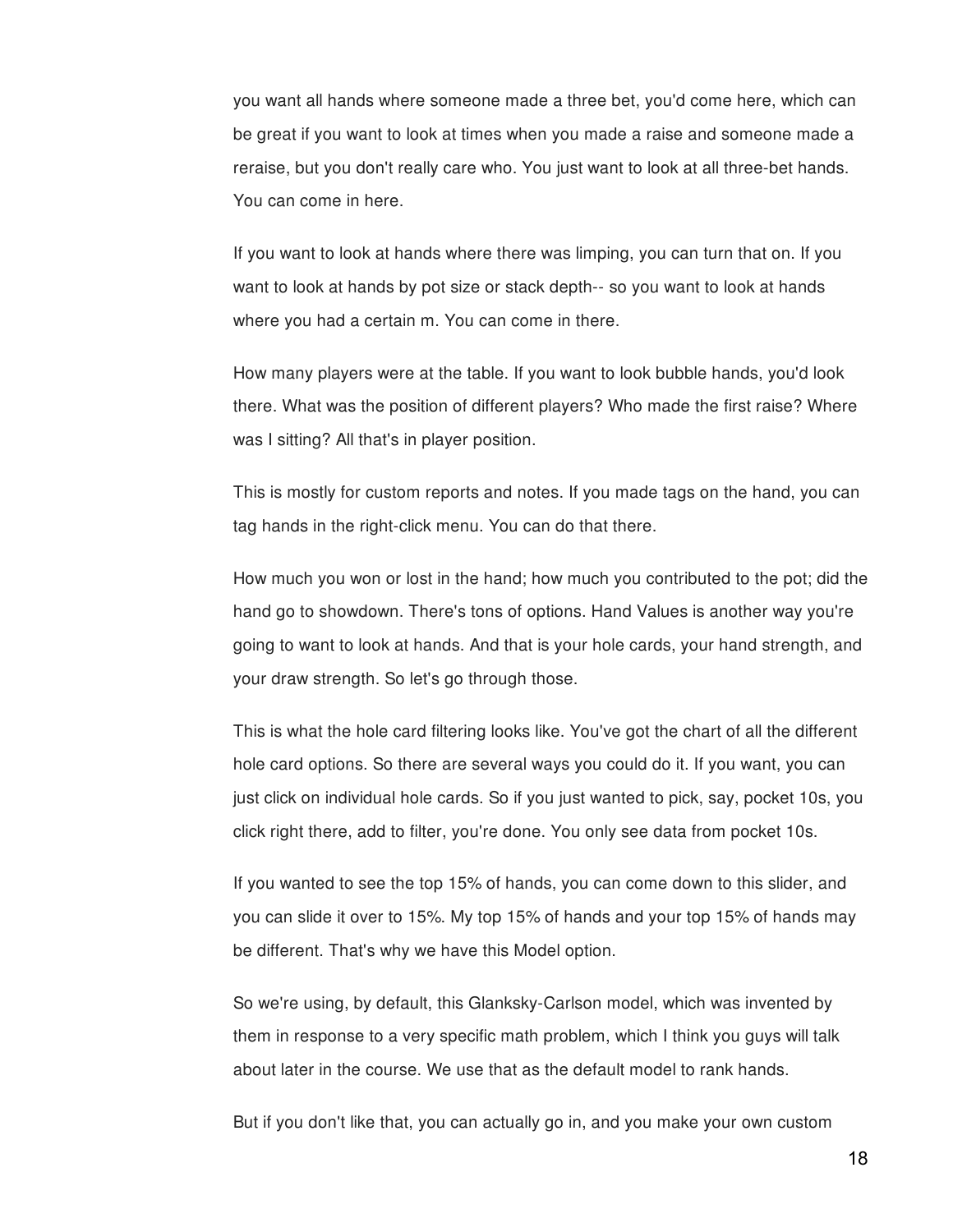model. You can say, you know what, I want three, two suited to be the best hand in the deck because I love it. You can do that. You can put that at the top.

We also have hand versus three randoms as a default model. It ranks hands based on their equity against three random sets of hole cards. It's going to look very different. It's going to be a lot more skewed towards high cards.

So you're going to see things like king, jack offsuit and queen, jack offsuit long before you see low pocket pairs. So that's going to make things radically different in terms of using the percentages.

There's also this Group Select button, which will save you time. If you want to do any ace, you can just click Group Select, Any Ace. Of if you wanted to do any pair, Group Select, Any Pair. If you want to invert it, you can just click Group Select and Invert, and anything that's turned on will be turned off. So you have lots of options there. Once you set whatever you want, you just click Add to Filter.

Hand Strength. So once you see the flop, you have some hand strength. So all of these do imply having some sort of hand. Did you have a high card? That means you don't have any pair. You just look at what your high card strength is.

One pair, two pair, three of a kind. All the way down. There are multiple, multiple, options in each of these. I'm just going to look at straight, just to save a little bit of time.

So what you would pick is what straight you made it on. So if you wanted to look at only times you made the straight on the river, you could pick that. If you wanted to see any straight, if you wanted to see all three straights, you can just change that and turn it on,

How many hole cards you used. If you wanted both of your hole cars to be used to make this straight, you can turn that on right here. A non-nut straight means it's the best possible straight versus a better straight could be made. So if you have ace, king, and the board is queen, jack, 10, you have the nut straight. No one can have a better straight. You have the absolute best straight.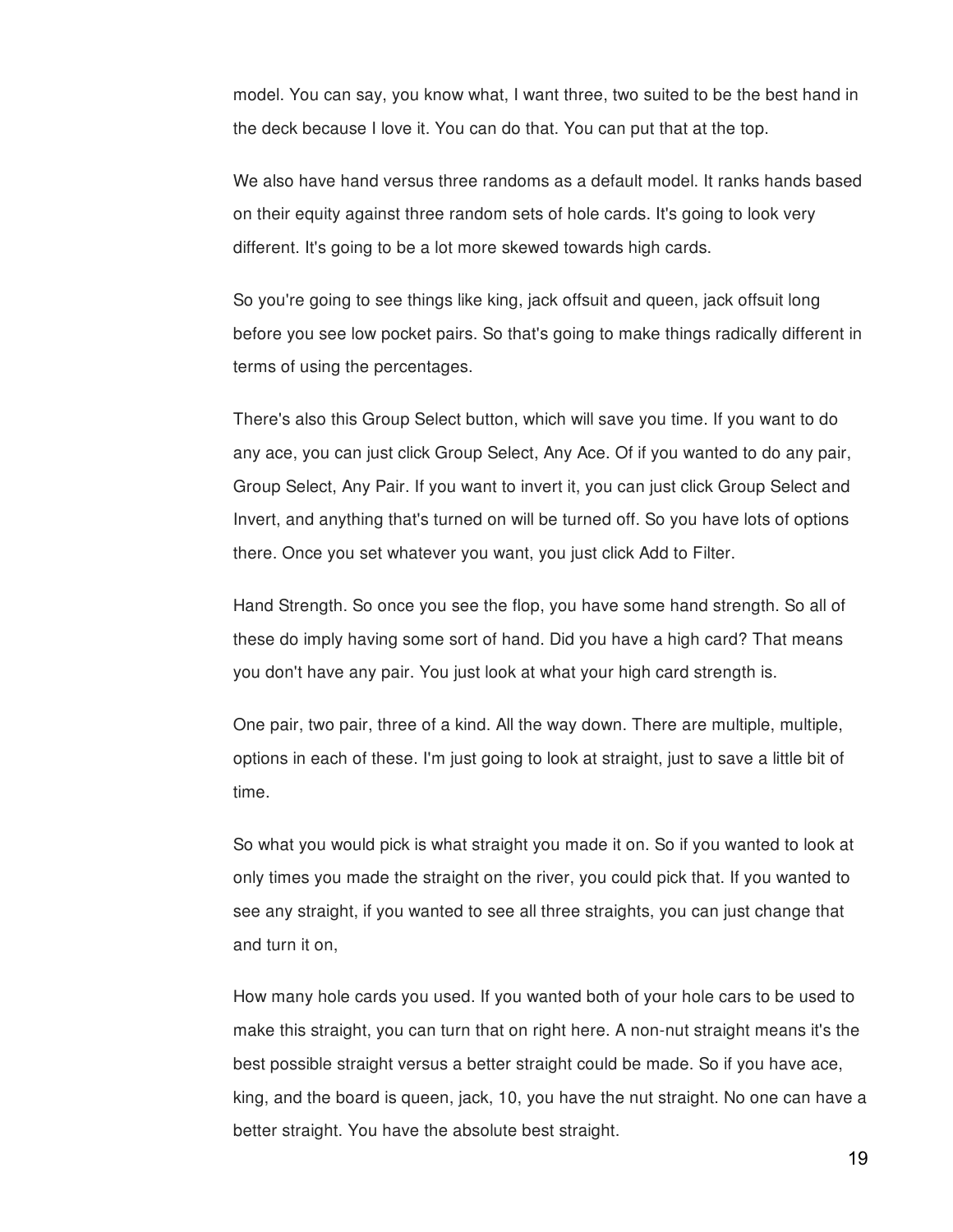If you have nine, eight on that same board, you still have a straight, 8, 9, 10, jack, queen, but ace, king still is a better straight than you. So you would have the nonnut straight. Backdoor straight is when you don't have a straight until the river. And you didn't have a straight draw on the flop either.

So if you had ace, jack, with a king on the board, and it came queen, 10 to bust some opponent on the bubble, you just completed a backdoor straight and made somebody very unhappy.

Draw Strength. So these are how you would look at if you wanted to look at my straight draws, my flush draw. You pick which straight you had it on, which can be any flop, turn, or both because you never have draws on the river. Your hand is made or not.

And we have the different kinds of draw options. So for straight draws, you can have either draw to one card, which makes you four outs, or draw to two cards, which makes you eight out. And we let you pick here whether the outs are the best possible straight or outs to some straight that's not the best depending on whether it's open ended or double gutshot.

Also you could filter for backdoor straight draw or hands where you didn't have any straight draw ever. So you can imagine, these can combine for lots of different things.

Board Texture is how the cards are working together on the flop. If you wanted to look for a flop with any ace, you'd go into Board Cards, and you could pick ace on the flop. If you wanted to look for the turn paired the board with the flop, you'd go into board pairing to the turn section, and that one's there. If you wanted to look for times the flop was all three clubs, so you want monotone, you would go into board suits and you'd pick all three cards of one suit for the flop.

Board Connectedness is like 10, 9 , 8 is considered a connected flop. 10, 9, 7 is a little less connected. So all those kinds of options are in there. You can be really specific about picking the situations you're filtering for. And Actions and Opportunity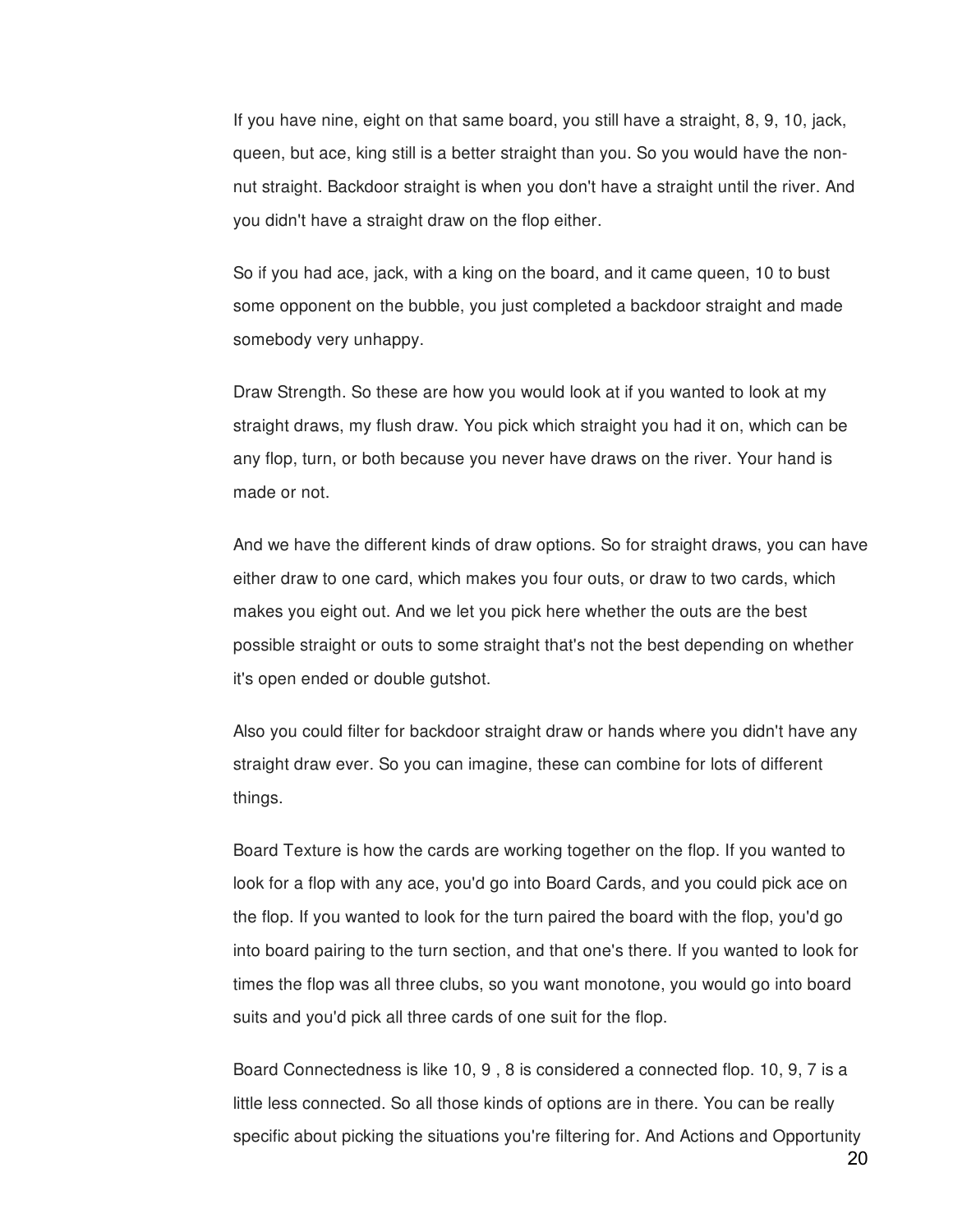is the last section. But in some ways, it's almost the biggest because these are actions you had, or opportunities you had, in hands you played. So this includes bets and sizing, raises, raises faced, raise sizing, calls, folds, opportunities, you name it.

So we're going to look at preflop just quickly so that you get an idea. If you want to look at hands where you voluntary put money in the pot, turn that on. Posted blinds, raises, calls, folds, opportunities, all of these are here to let you filter for times you made a three-bet, times you faced a three-bet, times you folded to a three-bet, times you had a chance to face an all in-- that would be in opportunities.

Action Sequences. Your specific action. So your first action is raising. Your second action is call. Let's bring those up.

Bet Sizing. I want to look at times I made a three big blind open raise. We can bring those up. Actions and Counter with Sizes. What someone else did it and it came to me. So they made an open raise of three big blinds and it came to me. That would be in there.

And we have those for flop, turn, and river, too. If that's not enough and you need more stuff. You can combine these. So you can highlight them. So this is what it looks like after you click Add to Filters.

So we've added two. Sizes calculated in big blinds. Actions faced, two-bet preflop between two and three. So that means that someone made a two to three big blind open before the flop. And we faced that raise. That's that filter.

And this is, we made a first raise preflop with between two and three big blinds. Now it should be obvious, these will never happen together. So if you leave these on with AND, and you click save and apply to all filters, you will see no data anywhere because that can never happen.

What you might want, however, is you want to see any of these two times. So you're looking for hands where someone made that two to three big blind open. I want to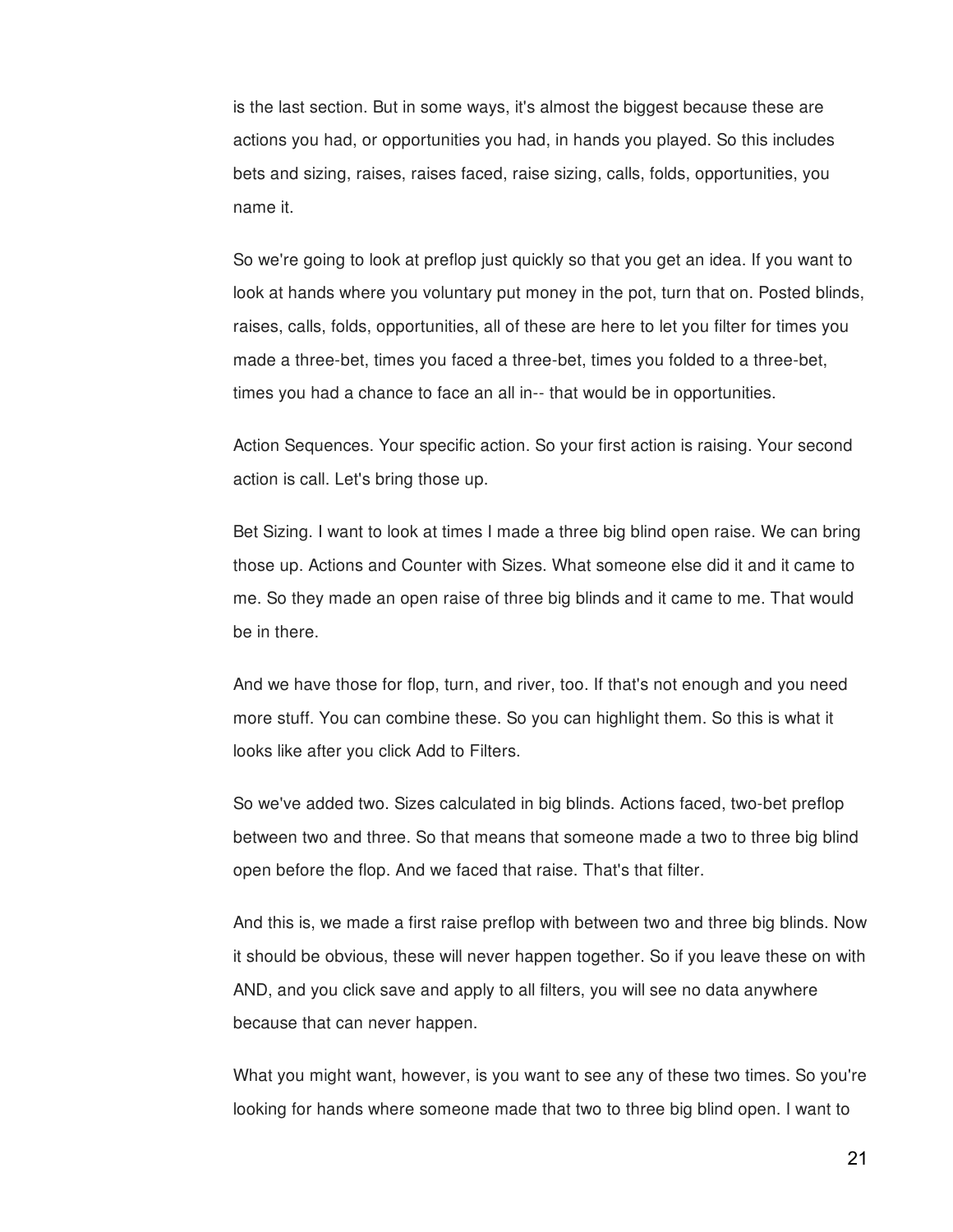see how that affects things on the turn, let's say, because those are the spots I want to look at now.

That's with the OR select. So you'd use OR. This is inclusive OR. So any of the times that match either one of these two spots will come together. And when you click that, it says OR. And you get the two filters together.

And you can also click Ungroup, once things are grouped together. And you can split it back up. You can use AND if you want to to make nested deeper logic.

And NOT will negate things. So if you wanted to look at-- if you wanted to negate times you made a two-bet of that size, you could just click on that one and click NOT. It's not highlighted here because you can't NOT two things at once. And you would see all other times, all other situations.

So as you can imagine, making a complicated situation is going to take you some time. And it's going to you little work to get used to it. That's why we added this Save As Quick Filter option. So once you've made it, you don't have to make it again, which is fantastic because if you spend half an hour on one of these things, you don't want to click Clear Filters and never see it again.

So you just click Save As Quick Filter, and type your Quick Filter name, and click OK. And then you're done. It is now saved for the future. You will see it on a dropdown, which I'll show you in a couple of slides. And you will just be able to load that right up on any of your reports, instantly.

On the other side, we have this Edit Quick Filters button. And when you click that, it shows any saved Quick Filters you have. When you click on it, it shows you what they are. And you can rename them, delete them.

You can load them, which is awesome when you have multiples. If you want to put them together, you can load one and come over here and load the other one. You can append them together. You can make several pieces and then put them together really fast. We also have available for free download on our website. Then you would import them right here.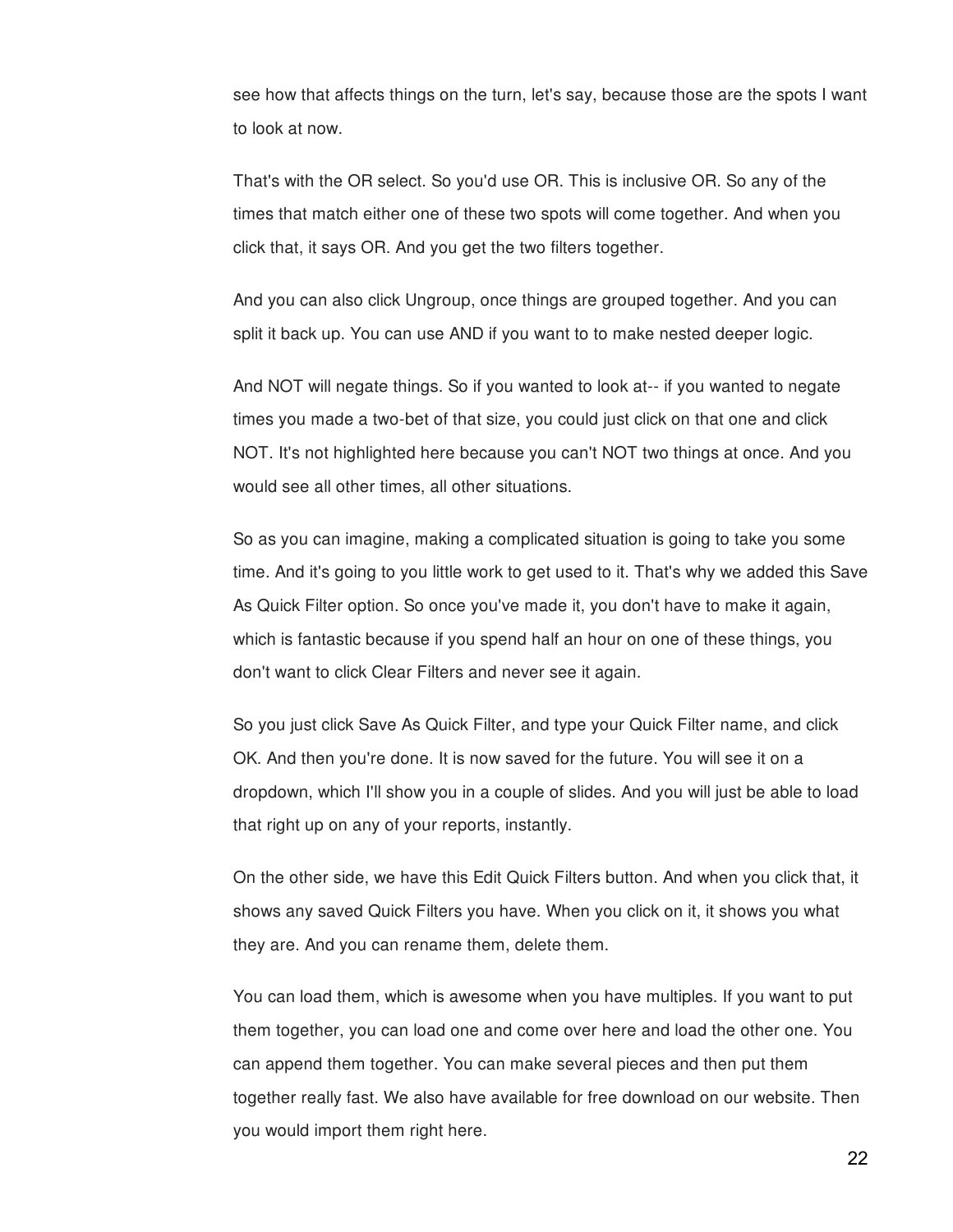If you wanted to export them and give them to your friends-- you said, let's all make a group of filters together. We'll split up the sample. And you make these, you make these, I'll make these, and then you want to give them all to each other, great. You just export them, give them to each other, it saves you a whole bunch of time.

And this is the dropdown in the sidebar. So you see, once we've made this Quick Filter, you just pick it, click that, and you're done. Now that filter applies to all of the reports on the other side.

So I've talked a lot about stats. And I hope you're sitting there wondering, what are these things. How can I find out more about them? I want to know about it, but there's so much going on.

So the way these work is the vast majority of stats in our software will tell you what percentage of the time somebody did something, given that he had a chance to. So it's this very simple mathematical formula. How often did do it, how often did he have a chance do it, turn it into a percentage. Done.

How often did he actually three-bet divided by how often he had a chance to threebet. Multiply by 100. If it's 1% of the time when he three bets, he has a hand.

So let's go through a few examples. VPIP, we've already talked about a bunch. So it's the percentage of the time a player chose to put money in before the flop. This is considered one of the staple stats because it really speaks to how much a player is involved in the pot.

If you've been sitting at a casino and you see a guy that's just splashing money every hand. He's playing every hand. He doesn't care. His VPIP is very high. And it's easier to think about that player when you start building models in your mind of what do players who have VPIPs do. And you can start to categorize players by VPIP numbers.

So someone who has a VPIP of 40 is going to have similar kinds of play style to someone else who has a VPIP of 40, even if you don't know a whole lot else

23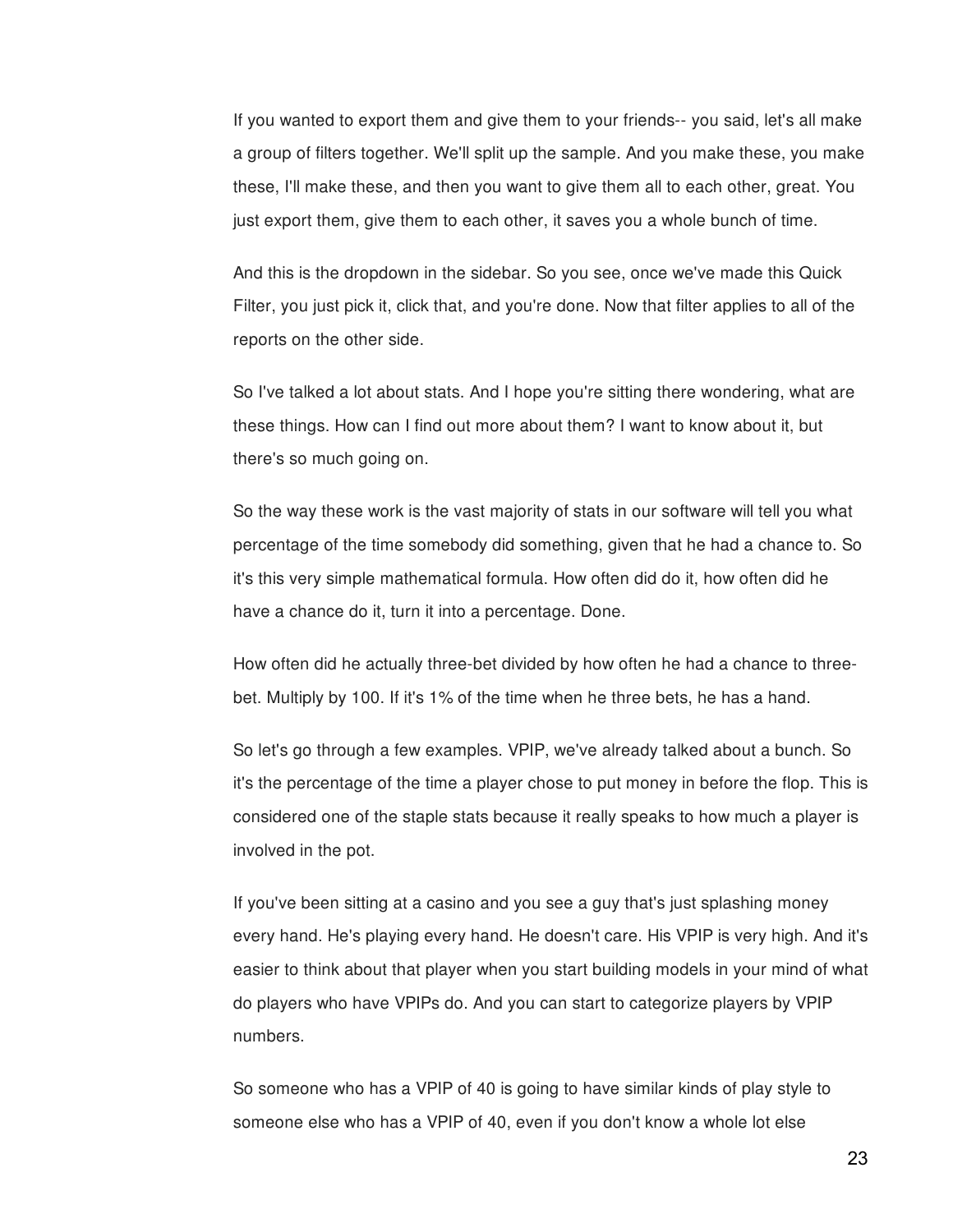because this one will converge pretty quickly since they will VPIP or not pretty much every hand.

Raise First In is a little bit more restrictive, but I think it's one that's really useful for you guys in tournament play. If the percentage of time a player raises on their first action, when everyone has folded to them. So if everyone folds to you and you raise, you raised first in the pot.

So if you see that be 40% for somebody, they are raising a ton. They're raising almost half of all hands. It's a huge number. And these can combine. These work together, right?

So if someone has a VPIP of 70 and a Raise First In of two, they are calling all the time, but they are not raising ever. So this starts to give you an idea of what kind of player they are. They're the kind of player who puts money in, but they are not willing to commit to a raise. They don't want to bring the stakes higher. They just want to go along with whatever's happening.

And some stats can be super crazy specific. So we've already talked about what three-bets are. We've already talked about what cbets are. There is a stat in our system called Fold To Raise After Flop Cbet in a Three-bet or Higher Pot. That's what 3upplus means. Three-bet or higher.

So let's break this one down. It means that we made a three-bet or higher before the flop. That is, we either three-bet or we four-bet or we fivr-bet, or we six-bet- anything higher, but we made the last raise because we made a cbet on the flop. So we made some last raise preflop that was at least a reraise. And on the flop, we had a chance to bet, and we bet, and they raised us-- because they raised-- and we folded to that specific raise.

You will not see this happening in your tournaments because you are going to be too short to really get these situations. In a cash game, this can be really useful, once you have a few thousand hands on somebody. But as you can imagine, if we have this, we have a lot of other really specific stats. So if you find something you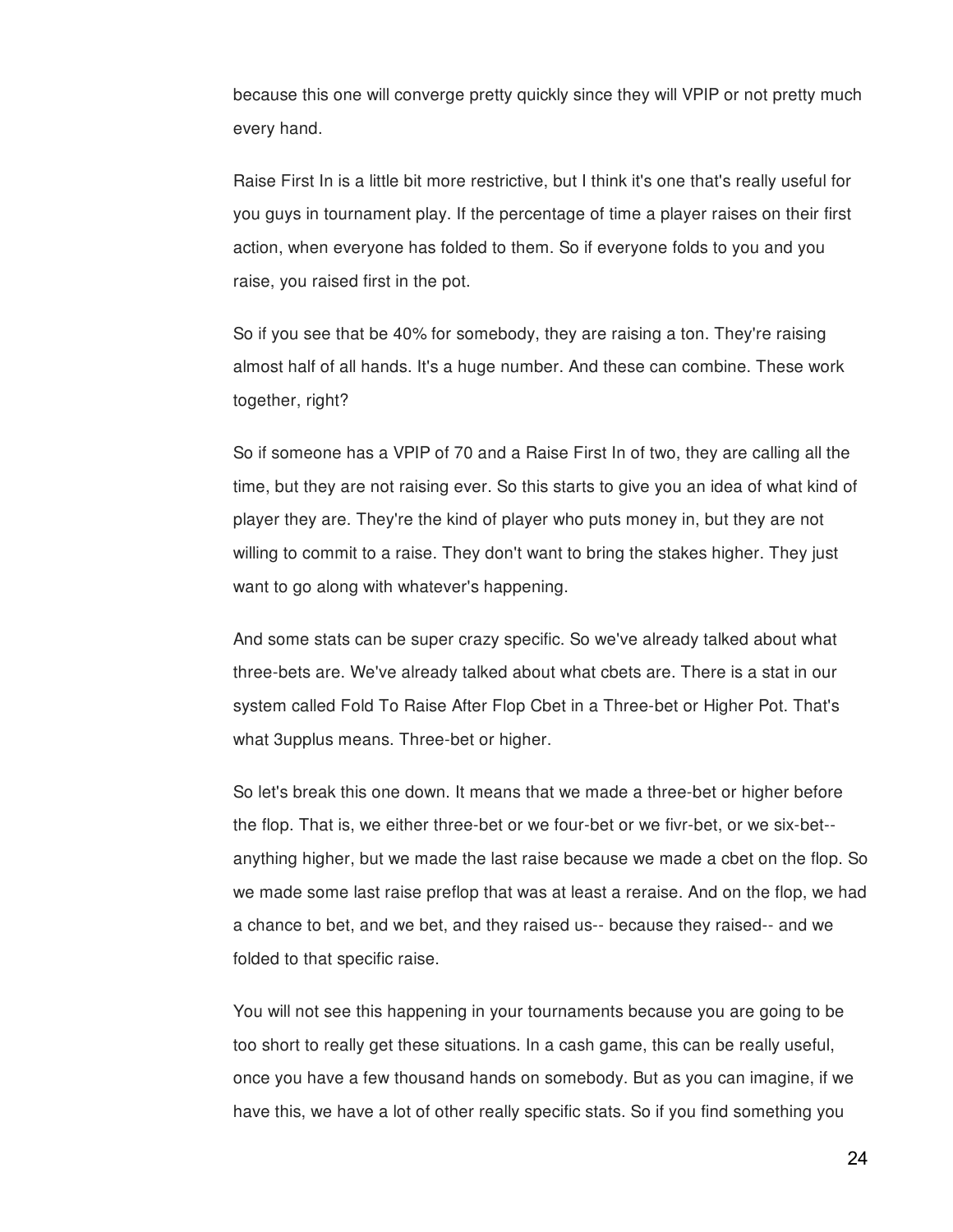want to know more about, you can go through out stat list and find if there's something there that already does it. And this is one where you might not want to pay attention to it until you have a really good sample size on somebody.

So how do you find all the stat list? If you click Configure from the menu bar and you choose Statistics, it's going to pop open this window, which is going to show you our entire stat list. So you guys are going to want to change to tournament. And there are players stats and hand stats for the different kinds of reports. And you choose Stats here.

So we're looking at tournament player stats. You could see we have this list. We're just looking at the call stats here. You could see the scroll bar. So we have a lot. If you want to search for specific ones, you can just type-- if you type three-bet in here you suddenly see only three-bet stats.

So we're looking at a stat called call preflop squeeze. If you were looking through the stats and you saw this. And you said, well, what is that situation. Well that situation is described here in details in the detailed description.

A squeeze is when someone has made a raise and someone else made a call. And then, somebody three-bets both of them. That projects an image of a lot of strength. This is talked about in *Harrington on Hold 'em* as a great way to make a move because if someone makes an open raise for three big blinds and someone else calls, and you're sitting there for 10 big blinds and you shovel all in, the first player needs to decide what's the guy behind me who called going to do, and what's this guy doing. He's got to have a big hand if he's able to shove all in over both of us. So that raise is call to squeeze.

If you face a squeeze, and you call it, it will count for this situation. If the player who made the first raise folds, you still face the squeeze if you called. So those are the two spots here. And you can see, we have the detailed description that explains exactly what it was. And the formula gives you the actual numbers we used. We don't say multiply by 100 here just to keep it a little bit simpler.

25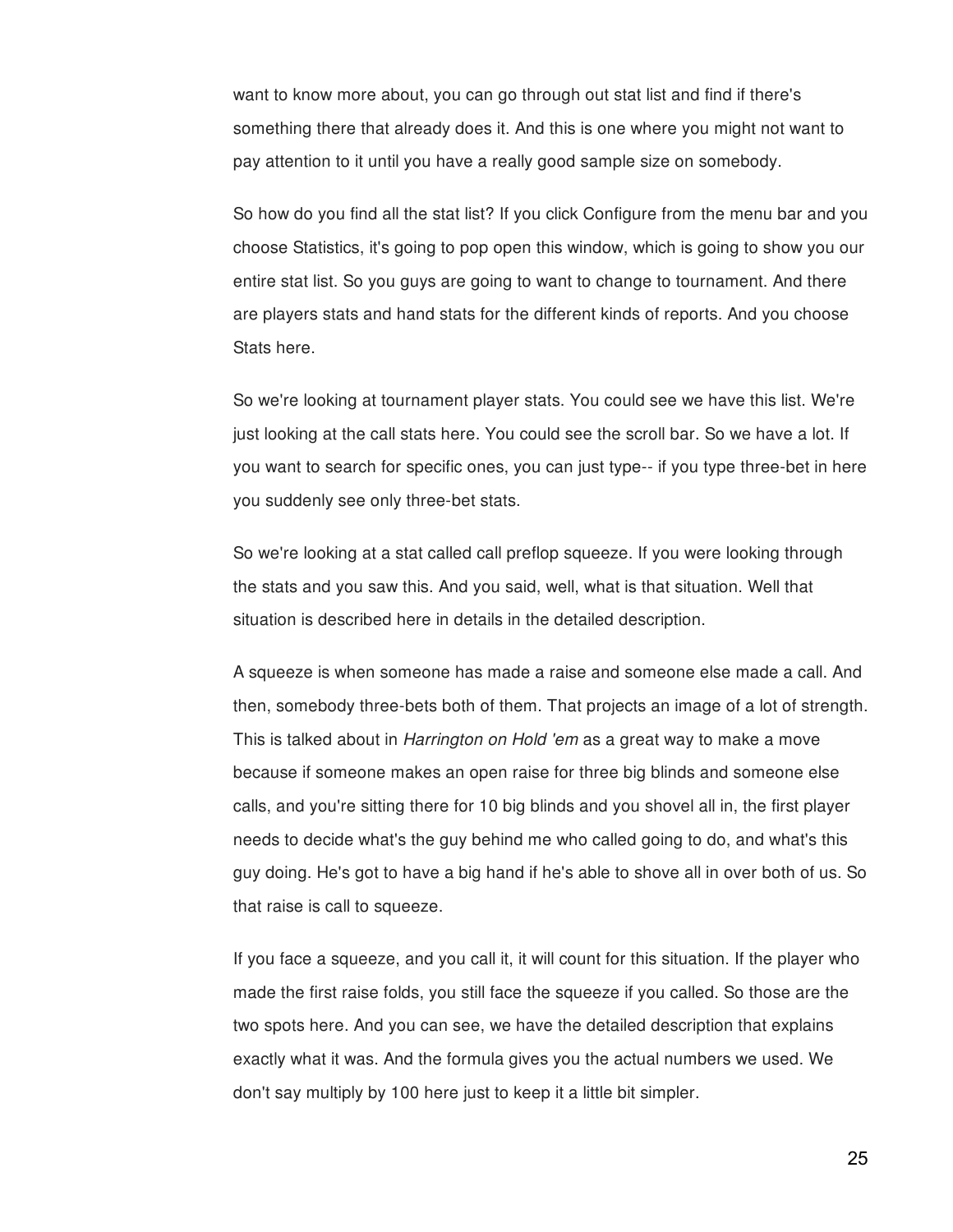We have these detailed descriptions for every stat on the list. So if you are so inclined, you can spend several hours reading through our entire stat list. And I think you will probably be the first person who has ever actually done it besides me.

So all right. We've talked a lot about opponents and what opponent stats can be. How do you find them? How do I look at opponent stats in PokerTracker? This is going to be important because you need to figure out what these numbers mean for your various opponents.

So the first way is in the results section. We have a player summary report. We saw it in that dropdown earlier. When you choose this report, you're going to get one row per player-- and I blocked out the players' names for confidentiality reasons.

But you can then see how many tournaments they played in, what their VPIP is, what their PFR is, what their three-bet is, how often were their three-bets successful. That is how often they three-bet and everyone folded to it, which is really fun because if you have a really high three-bet success, that means you can really three-bet with impunity because everyone's folding. And it's great.

So you pick up the open raise, you pick up the blinds, you can make lots of money. You can see this guy is good at picking spots. He's got 64%, 65%. This guy's terrible at picking spots. He's only been successful one time in three. With 17 tournaments, it's probably some number like that, two in six, one in three.

So you want to go deeper than that? I thought you did. We've got the hero versus villain report. And what this does is each row again shows one player, but it specifically targets the hands where you both put money in. So these are hands you won money from him or he won money from you.

It breaks down by different sizes, so you can see if you won lots of big hands or small hands. So like, we lost three reasonable sized pots to this guy. We don't have any big losses, which is nice in this report. We don't have any big wins either. We took three pretty good sized pots from him.

So if you highlight one of these reports, you're going to get the hands you were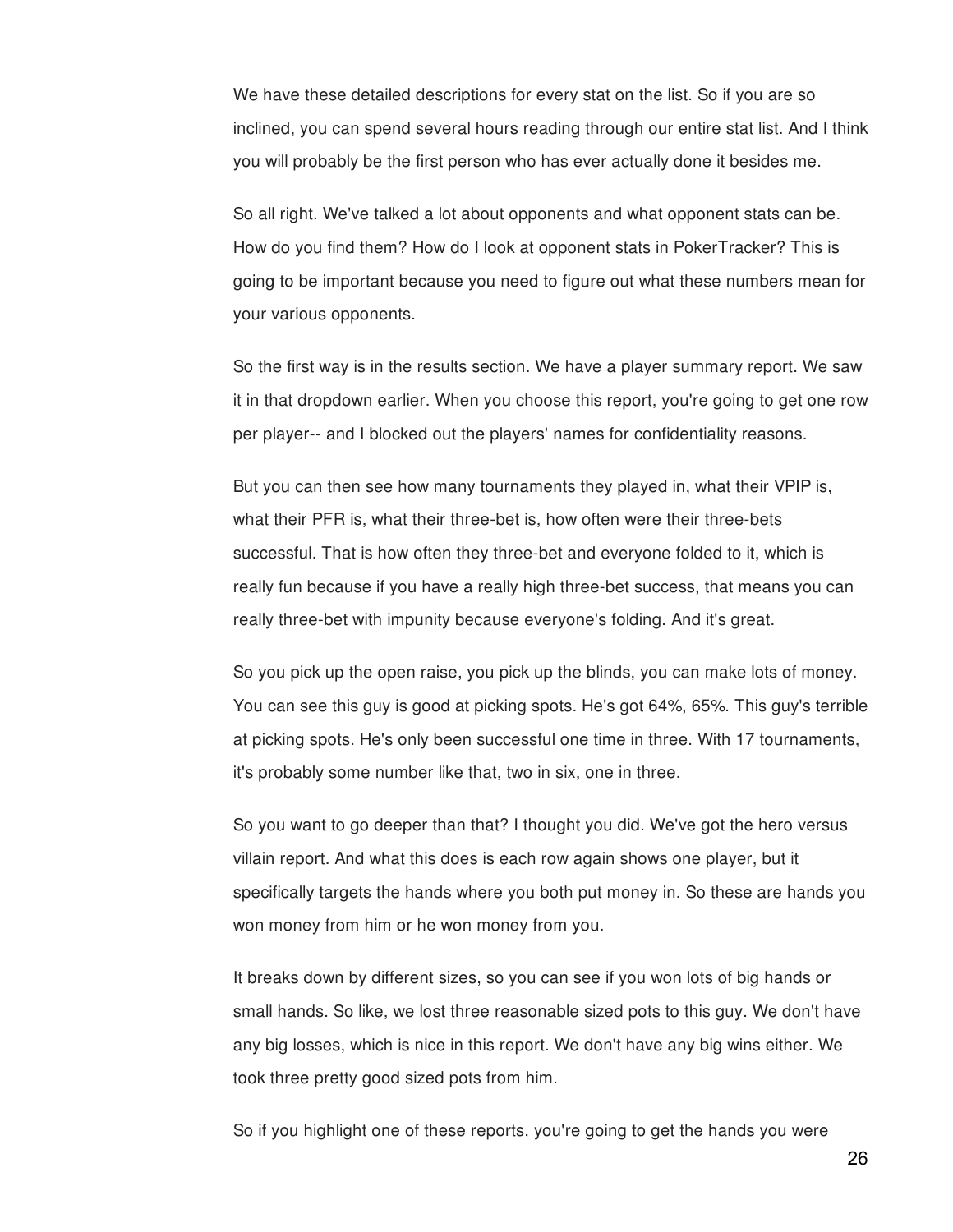involved with this person in the bottom. So if one of your friends has been playing in these tournaments and saying he's been beating up on you, you can go look in PokerTracker at the exact hands you've played together, and tell him you're full of it because here our hands, and I can see that you did not beat me up.

Look, you three-bet me once and I had four, two. I'm clearly not calling your three bet. That has nothing to do with you.

So I'm sure you want to go even deeper than that, right? On the sidebar, we also have this player box. And you can choose a new player, and you can choose any of your opponents.

And when you load them in here, what you're going to look at now is all of the data in all of the reports of PokerTracker-- everything we've been talking about, you will be looking at from his perspective. So you are looking at all of the data through his eyes. And the only thing you need to really keep in mind when looking at data through another player's eyes is that you only get hole card data when he reaches showdown.

If he doesn't reach showdown, you don't know what his hole cards are because the hand's not going to tell you. But anything else, for all hands that reach showdown, you have full information. You have all of our reports, all of our stats, all the filters. And if that is not enough for you, I don't know what will be.

So let's look at an example. We're going to look at one example analysis. And hopefully, that will show you how all of this stuff works together. Let's say, there's one situation that was really bugging us.

We've been playing in these tournaments that are called Fifty50s. Fifty50 And the way these work is that they pay out the top 5 places. 10 people start, five people get paid.

Once it gets down to five players, everyone gets their buy in back. So if you've bought it for \$10, once you get in the top 5, you definitely get your \$10 back. And everybody who is in the top 5 has some amount of chips left. So it takes the other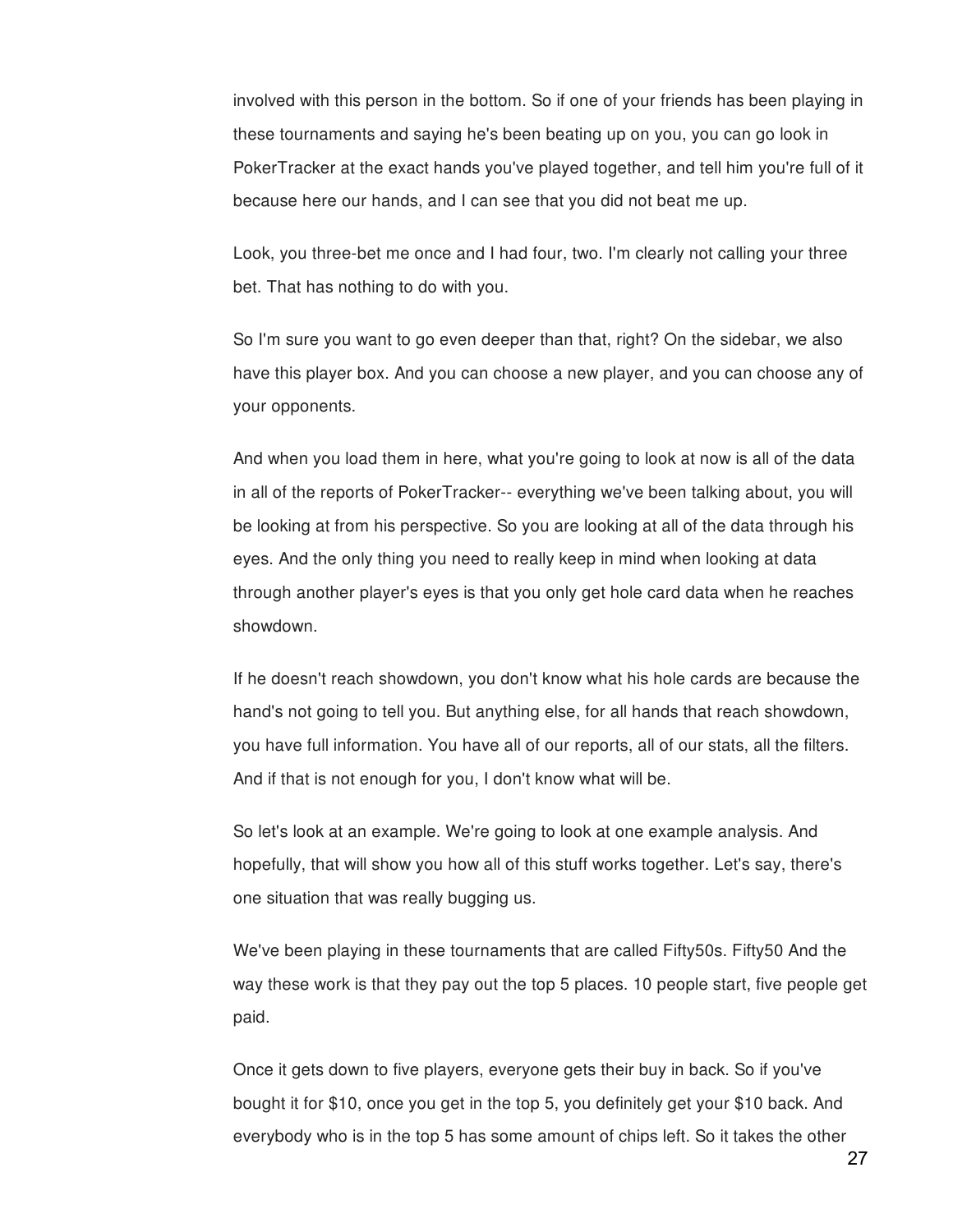half of the prize pool and gives it out to all the players, based on how many chips they have.

So that that's how a Fifty50 tournament works. And we want to look at times we're in the big blind because we're been playing a lot of these; times we were six handed. So we're on the bubble. Once one more player goes out, the tournament is over. That is the end of the tournament.

And we want to look at times we have king, queen offsuit because that hand's been bugging us. We don't need any other reason, but we have a real situation here.

So you go into the sidebar. You pick your Fifty50 flag. That will limit it to Fifty50 tournaments. You go in to Hand Details, Number of Players. Players dealt in a hand, six to six. So now we're looking at six handed play in Fifty50 tournaments.

Actions and Opportunities, Preflop, Post Big Blind-- bang-- add that to filter. Now we're looking at big blind play in a Fifty50 tournament six handed.

Hand Values. We just turn on king, queen. That's king, queen offsuit there. King, queen suited is on the other side. And we go into Actions and Opportunities, Preflop, and turn on Opportunities, and turn on Faced All In.

We add those. We have all of our filters right here. And so now, we have picked out our situation entirely. And we can look at our spot.

We have two hands in our database that match that. It may have felt like you had a lot of data, but sometimes, when you go and you look at it, it turns out you don't have as much as you thought. And that's OK. We're still going to look at one of those hands.

We've got two hands here. We'll look at the second one. We're going to replay it. We're going to see it in the PokerTracker replayer.

So here is our spot. Let's take a moment to look at. We're in the big blind, just like we said. We have king and a queen. Fold, fold, fold, fold. And this guy pushes all in.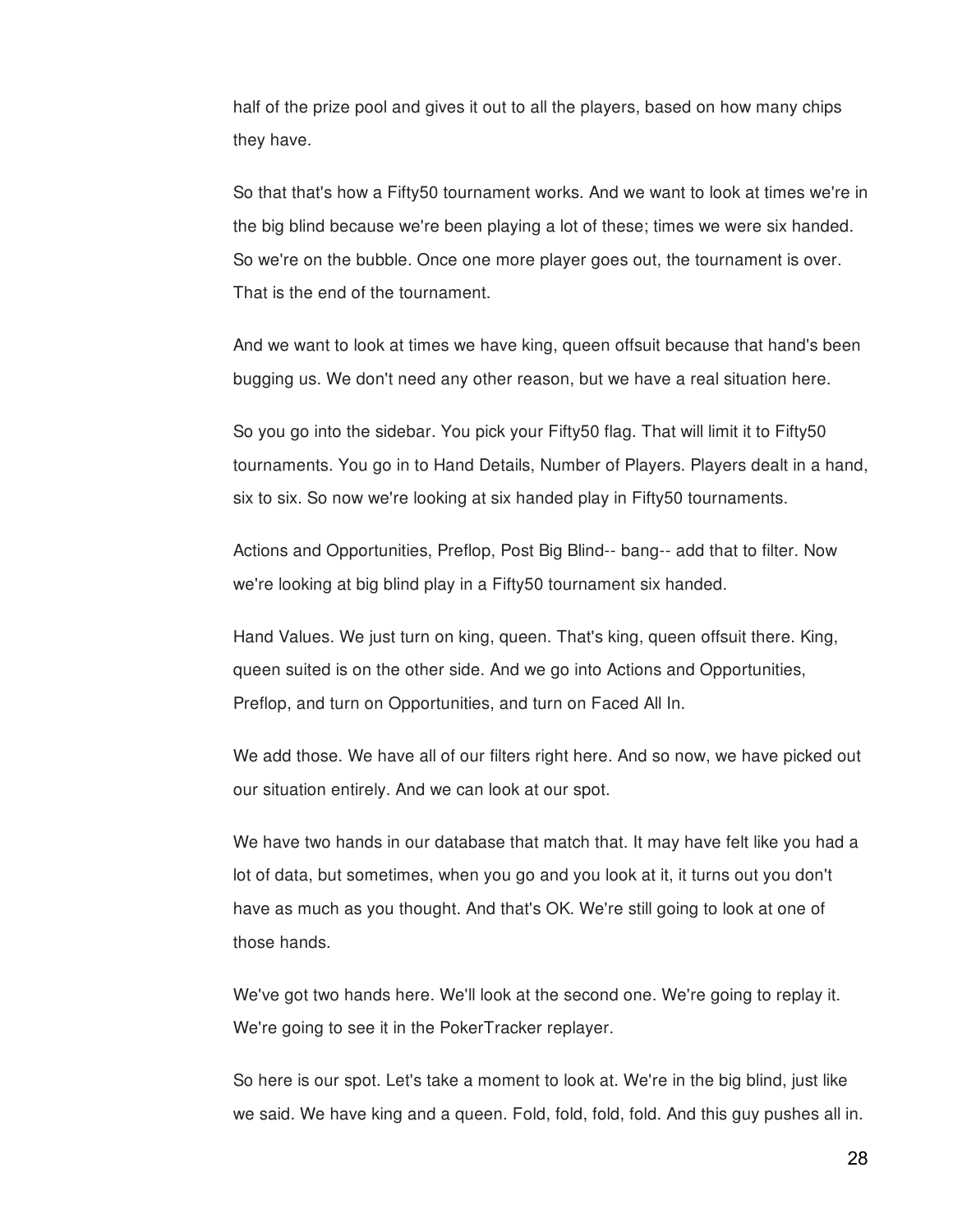So we're facing our all in from him. So our chip stack is 1,955. His chip stack was 725. Our blinds were 60 and 120. And there was a 15 chip ante. So we have 90 chips. These were from the ante here.

So we have to choose if we want to call his 605 chip bet, or we want to fold to it with king, queen here in this spot. So I want you to take a second and think about whether you would call here or whether you would fold. Remember, if you call and you bust him, the tournament is over. You definitely win money because he's out.

You are in the top, and you get more money based on your chip stack plus your but-in. If you fold here, he now picks up 210 chips. He now has 935 chips. He's still the short stack, and we're going to keep playing.

You have a king and a queen. I want you to just take a second and think about our situation. The first thing you should be thinking about, and I hope you were thinking about, right now, is what hands would he be playing to make this all in raise with. Obviously, he could have aces. Obviously, he could have kings.

What other hand? How far down is he going to go when he makes this all in range? And before we can make any adjustments based on stats, we have to have a baseline because if we think the baseline player is playing all in with any two cards here, it's going to radically change how we adjust based on his stats because if he's tighter than average, tighter than average of 100% is going to be very different than tighter than average of 10%.

So think about what you think an unknown player would play. Start to build this model in your head. This is what all the big name pros will do. They are able to have a baseline model and then adjust based on individual characteristics.

So think about that. Think about what kinds of hands he would play. Now let's add some stats. Now we're going to start refining our model on this player. We've got a baseline idea in our head of what kinds of hands he's going to play.

Now let's look. We have 73 hands of data. His VPIP is 11. So in this 73 hands that this guy's been playing, so it's probably about two tournaments worth given the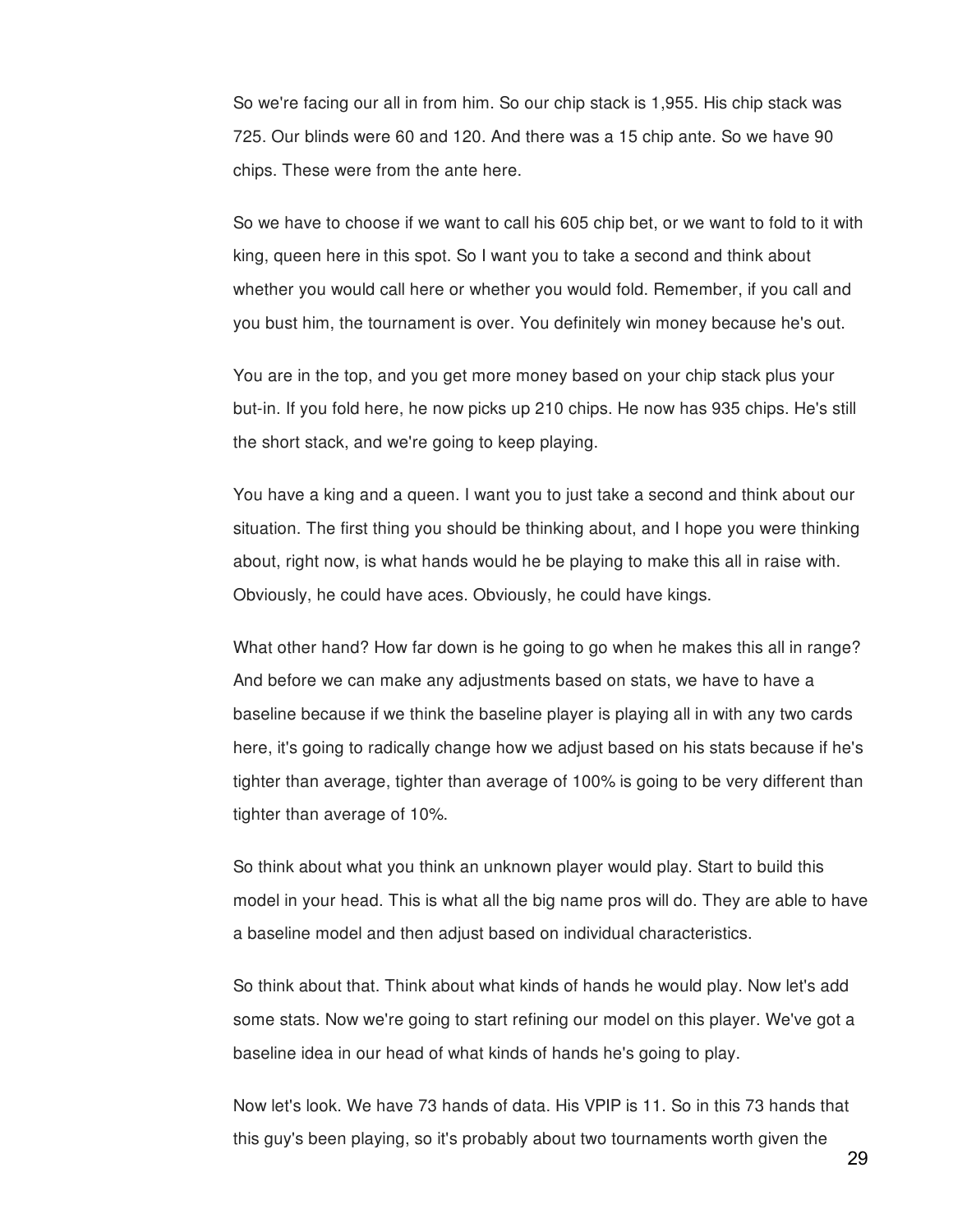length of these terms. In two tournaments' worth, he has put money in 11% of the time-- 1 hand in 9, this guy is playing. That's it.

this guy's been playing, so it's probably about two tournaments worth given the

Preflop raise, 1%. And I can tell you because I did double check. This means, of his 73 hands, he raised preflop before this exactly in only one time. That's it. Only once ever. In both tournaments we've seen him play, he's only ever raised once before.

I hope that that changes what hands you think this guy is going to play, at least a little bit. Now we can look a little bit deeper in his stats and try to see if there's any information there. Let's look at his small blind statistics.

This is the Tools pop-up here. We're just looking at the top half. There's some stuff in the bottom, but it's all postflop stuff, so it's not relevant right now.

So let's just look at small blind here. His VPIP from the small blind is 13%. So one time out of eight, he put money in from the small blind. He has never raised from the small blind, ever, ever-- not once. So he did no raises of any kind.

He seems to call across all positions. So here are his callings. These are from the preflop section. You can see he calls from everywhere. He's called 4 out of 25 hands. He's called cold twice, which means you call without having put money in the pot. You can't call cold from the blind. That's why these are going to be zeros.

He limps behind limpers 1 out a 7. So he's not attacking people who just called big blind. He's not attacking people who are acting weak. He is folding to a blind steal twice. When he's in a blind, he's perfectly happy to give his blinds up.

A blind steal is when you're in a blind and someone in the cutoff, or the button, the last two positions who haven't put blind money in-- they make a raise. So when you're facing a raise from them, it's called facing a steal. He's done that twice and he folded both times.

So you can start to a piece all of this together and get an idea. But this sample is not huge. So think about what hands this specific player is likely to raise all in with, now that we have all of this information.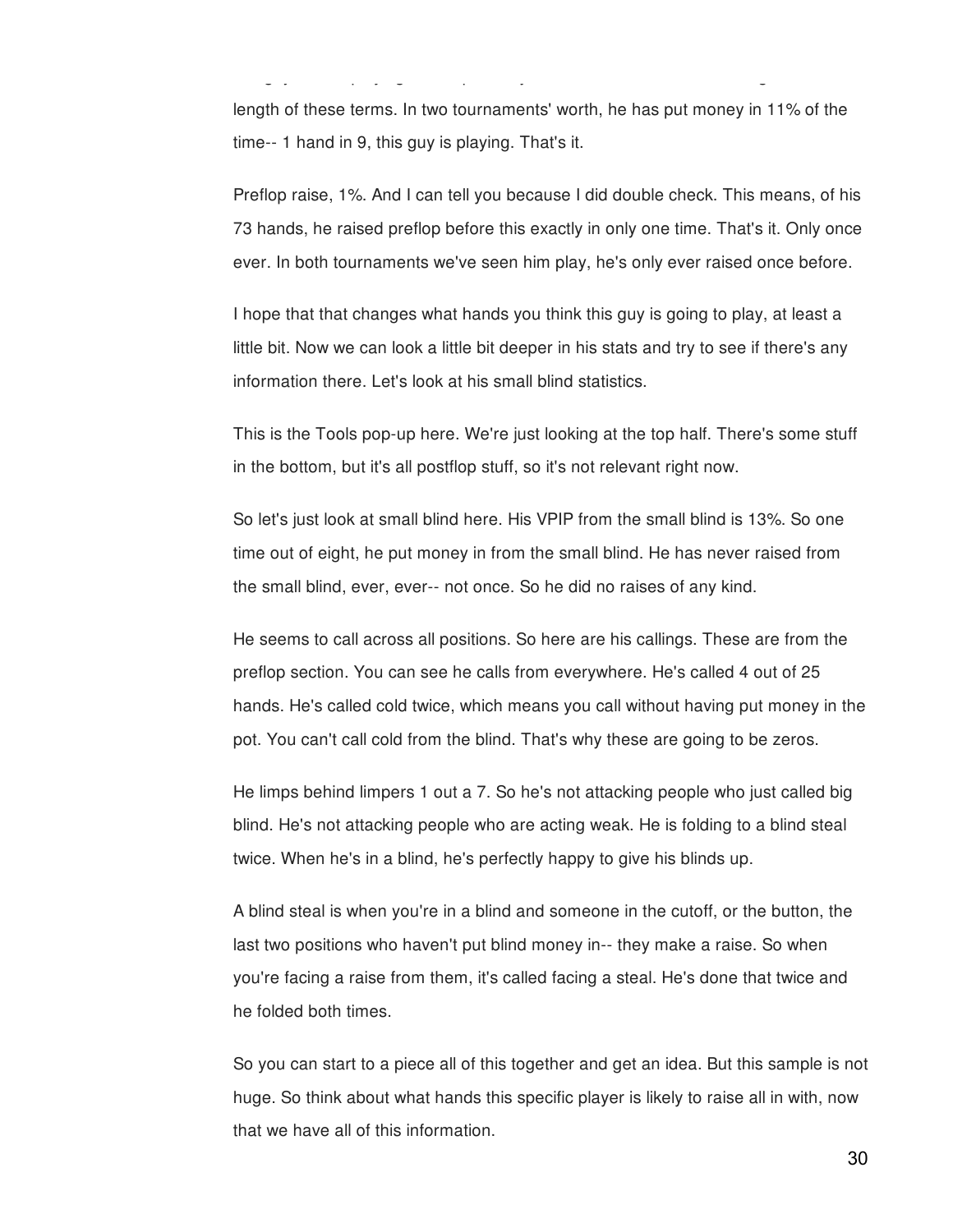Remember, his tournament life is on the line. If he is called, and he loses, he is out of the tournament, he wins absolutely nothing. But he's the short stack. He has an m of about 2.7.

He could go less than three orbits before he is completely out of chips, just by folding. So he has to make a move at some point. He has to pick a hand and make a stand soon.

So the fact that his tournament life is on the line is going to make him tighter because he doesn't want to lose the tournament. The fact that he is so short with such a short m, is going to make him looser. So these kind of are in conflict with one another. And as you play more tournaments, you're going to find out how they poll.

Do you think this guy is going to play low pocket pairs? Do you think he's going to pick deuces here, and happy to play a coin flipper for his tournament life? I see one person shaking his head.

What about weak aces? Do you think ace, four offsuit is OK? Do you think he's willing to take his tournament life into his hands with just a really weak ace?

What about king, queen. Could we have the same hand here? Would he make this shove with my hand?

King, 10? Could we have him completely dominated? So that's another poker term. If you have the same card and your other card is better than theirs, it's called dominating. You're 70 to 30 favorite in that spot-- something like that.

A queen, jack-- same kind of situation. If he's willing to do it with these hands, then we're in a really great spot, right?

We have to decide what this player would open raise with. So now we're starting to build that model. Remember, his VPIP is 11%, so let's start-- first, if you want to convert percentages to actual hands, the equity calculator in PokerTracker will help you with this because it's kind of hard to know what 11% of hands is. Especially if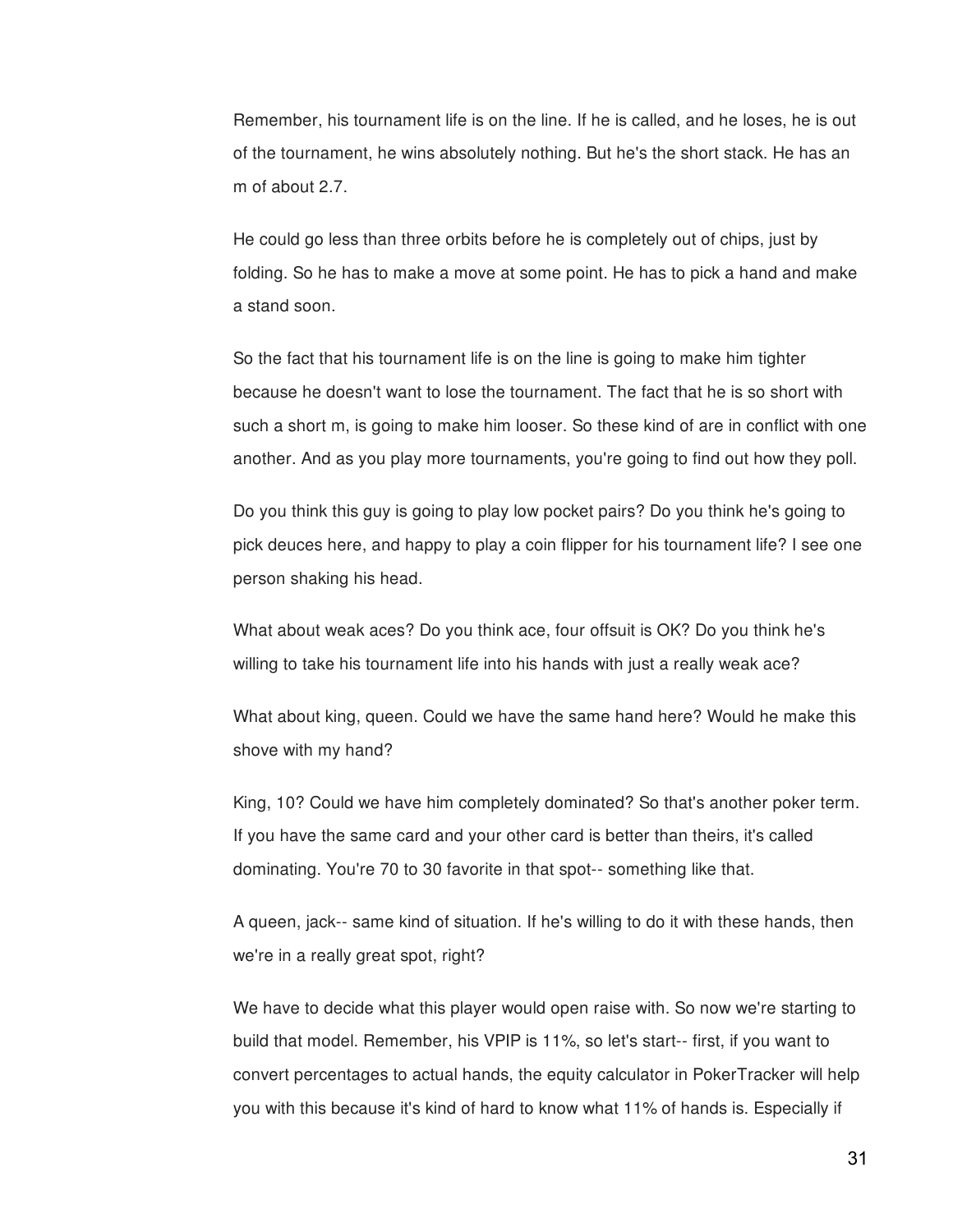you don't have experience with it, you're like, I don't know.

So you can come into the equity calculator. And you can pop that open. And you can choose Hand Range Selector. And then you can use the slider, and you can see what the model says. Again, we're still in Glansky-Carlson. You can play between the models.

So this is 15%. So think about the hands that you've just decided this guy's willing to go all in with. Here's a 15% range according to Glansky-Carlson.

Wider. Looser. So this guys is down to ace, four suitedl down to king, 10 suited; pairs, down to three not twos; and down to ace, eight. that's 15% of all hands.

Well, we said he'll play 11% of hands, overall over 73 hands. So let's start by saying, any hand in the top 11%. He'll play those. It's not going to be perfect. Our sample's not fantastic. We know this, but we're trying to get an idea for what's right to do here in the spot.

So this is the top 11%. You don't have the bottom two pairs. You don't have any weak aces at all. Even ace, nine is considered a middling ace. So that's not too bad. He has no weak suited aces. That's a 11% range. That's a pretty strong range.

So PokerTracker also has a built in calculator that does ICM. ICM stands for the Independent Chip Model. This has been out there for a little while.

And what the ICM does is it takes tournament chips and converts them to real world dollars because tournament chips and real world dollars don't have a one to one correlation because your last tournament chip is worth a lot more than your thousandth tournament chip, if you have 1,000 chip stack-- because once you're out, you can win nothing. But that extra chip doesn't mean quite as much.

So this model takes your equity, your total chip stack, and gives you a result as an equity in the prize pool. It says, with this chip stack, if everything were even-- ceteris paribus-- nothing else to be considered, this is what your equity in the prize pool should be according to the model.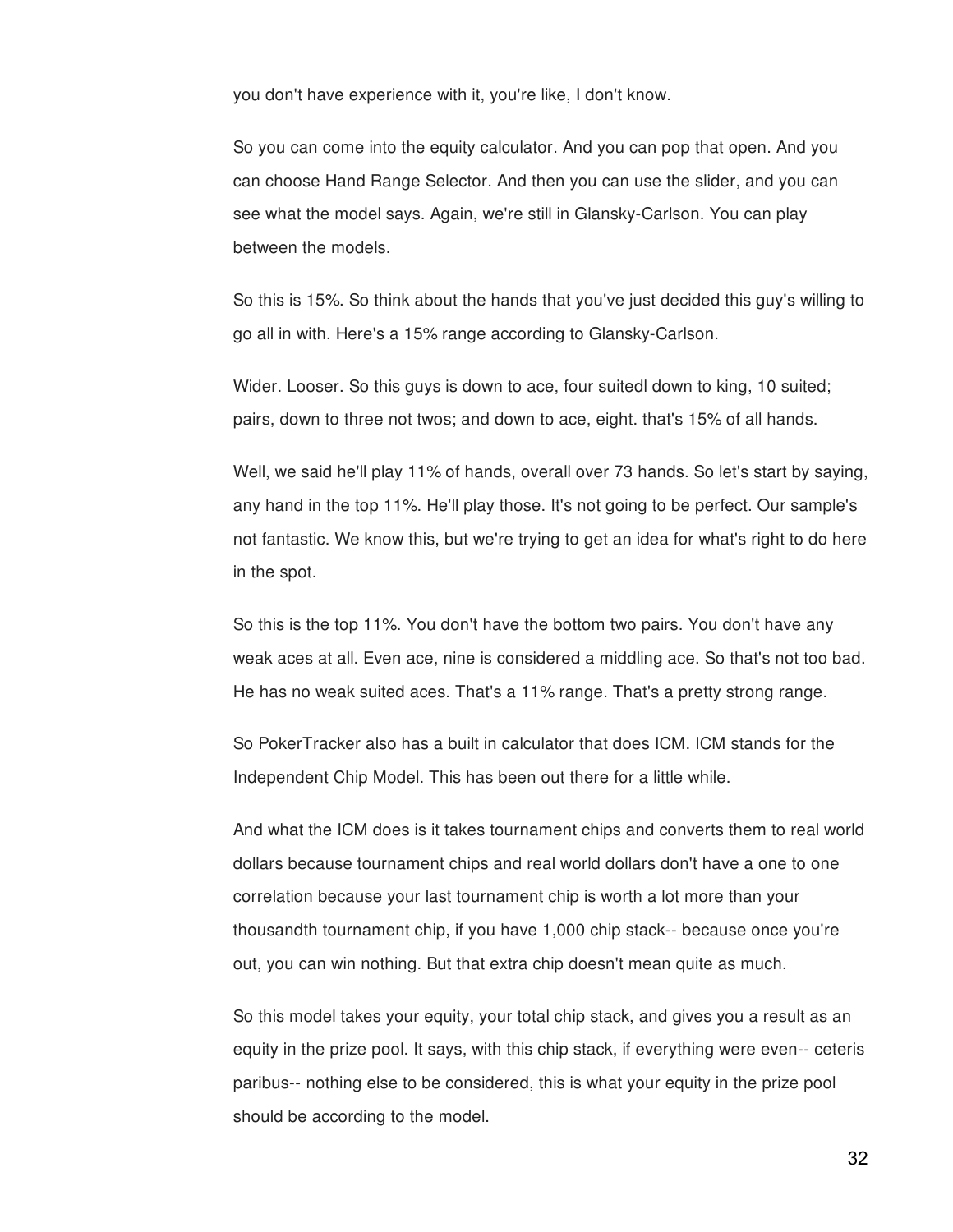This has been there in the replayer the entire time. I don't know if you noticed it, but if you click it, it will show you the results in this spot. So we're going to be looking at the times we face this all in, and we will see what the average model says whether we should push or fold in this spot with this hand.

So who thinks we should call his all in raise, if he was an average player? Everyone else I presume says fold. The default model says call. Everyone who raised your hand, you guys win.

So you can click the blue results link here, you can see the full ICM tree. But the important thing to note right now is you can look and see what your prize pool equity is, right here. If you push, you can say you would have, against the average model, a 15.83% equity in the prize pool. If you fold, 15.28%.

Now keep in mind, this is just against the average model. This is not based on anything we've done specifically to analyze this player. But the good news is, we can change that. And we can see what the model's range was. So when we click results, we're going to see what the model says the average player would raise all in with in this spot.

And the default range is-- drum roll, please-- 33.9%. The default model says the average player will raise all in with an m of 2.7, when folded to in the small blind with about 34% of hands. We built this model using some pretty robust data analysis. But as we've seen, different players play very differently. And this player is most certainly not average because we put him on somewhere much tighter than 33.9%.

And you can see push equity here and fold equity or not that different. We're only talking 0.6% of the prize pool. So if we're playing a \$10 tournament, we're talking about the difference between an expected result of \$0.60. It's not huge, but each little edge in poker adds up, one piece right on top of the other.

And making these decisions in the marginal spots is really how you can expand your advantage and play better than your opponents. So let's change that. So you can click right here, once you've been looking at the model results. You can change his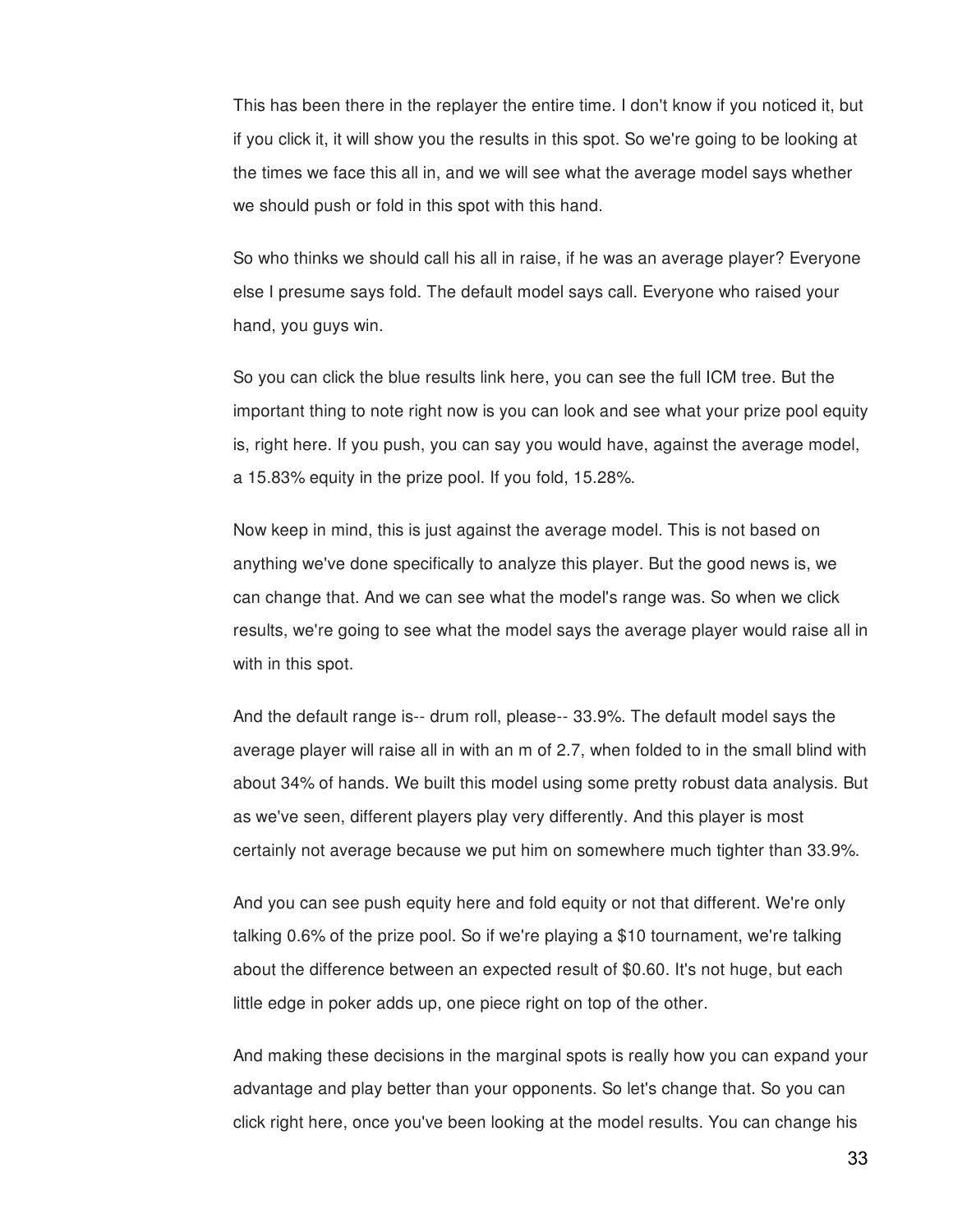range.

So this, by the way, is what 33% looks like. So the average player here shoving as weak as queen, eight suited; king, two suited; king, six offsuit; any pair; any ace. That's a lot of hands. These are weak, weak hands.

So we change it. We'll drag the slider down from 33.8% down to 11%. Suddenly, now we're looking at a whole lot tighter range. With the updated range, who thinks it's a call now? Good, I'm glad nobody thinks it's a call because it is in fact, a fold.

So by looking at this player, by doing analysis of his previous play, we were able to turn a close call into a close fold. And so in this spot, when he has this range, our push equity is 14.85% and fold equity is 15 and 1/4%.

And you can actually play with this. And you can keep changing and updating the range. And you can figure out what break even is.

So if he knew what our cards, were, if we turned them face up, we can figure out what's the game theory optimal pushing range for him, right?

When we turn our king, queen up, if he could play perfect poker, he would have pushed a 24% range. That would be king, nine suited; any ace; any pair; queen, ten suited; king, 10 offsuit, or better. If we think he is pushing less than that, it's definitely a fold for us.

If he is pushing more than that, it's a call. So we now have established what a break even range is for us facing a push from a short stack at the end of a tournament in a tournament type that we play.

So next time that we're sitting in the big blind, and we face a shove from a short stack, who's in the small blind, we have a better idea of what things to look at and how much to skew things based on his range. If you're starting to see 50%, 60%, and you're sitting with king, queen, you're in a great spot to call, assuming you're in a otherwise similar situation with your chips relative to the rest of the table.

But in this spot, against this guy, it's a fold. So of course, in the actual tournament,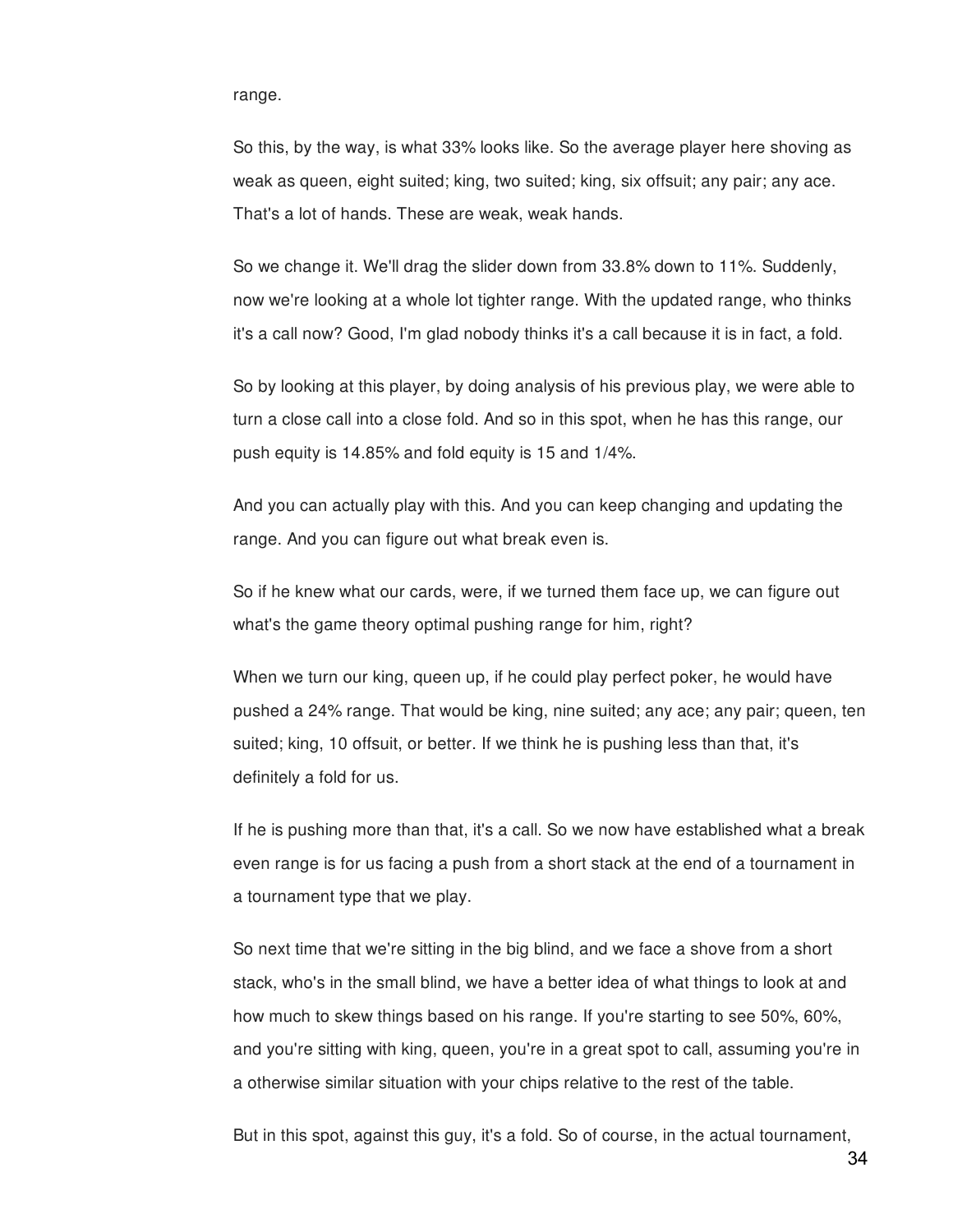hero called because you always make the wrong play the first time you're in the situation. So hero called here with king, queen offsuit.

And we get a lovely, wonderful flop. We've got the king, nine, two. So hurray, we hit our pair. This is great. Your heart starts racing. There's the turn. It's an offsuit seven. Fantastical. If he has two diamonds, he doesn't have a flush yet. None of the straights came in.

Uh-oh. There's another diamond. So now if he has two diamonds, he could have a flush. One of the hands that was in his range was ace, king. If he has ace, king, he also beats is.

So if he has queens, kings, aces, ace king, or any two diamonds, he wins. And of course, his actual hand was ace, five offsuit.

I want to point out that ace, five offsuit was not in our range analysis for him. So our range was actually too tight. So in the future, when we're trying to do this kind of analysis, we can update our range by saying, hey, the last time I did an analysis of a guy that I thought was really tight, when he was super short, he was looser than I thought. You can add those extra few percent in when you're updating your ranges later.

No worries about ace, king. Certainly no flush. He did have one diamond though. So here are our take aways. You should think about poker as a series of discrete decisions that you're going to make when you're playing. You can use PokerTracker's filter system to target those very specific decisions. As we've seen, you can filter for anything under the sun you would like. You can save filters for later.

So target those. Pick the spots that bug you. Pick the spots that you're going to remember. Next time you have six, six, and you're out of position, and it's on the flop, and there's a king up there, and you made a raise preflop, and you're not sure whether you should bet or you should check, you can pick that spot and you can look at it.